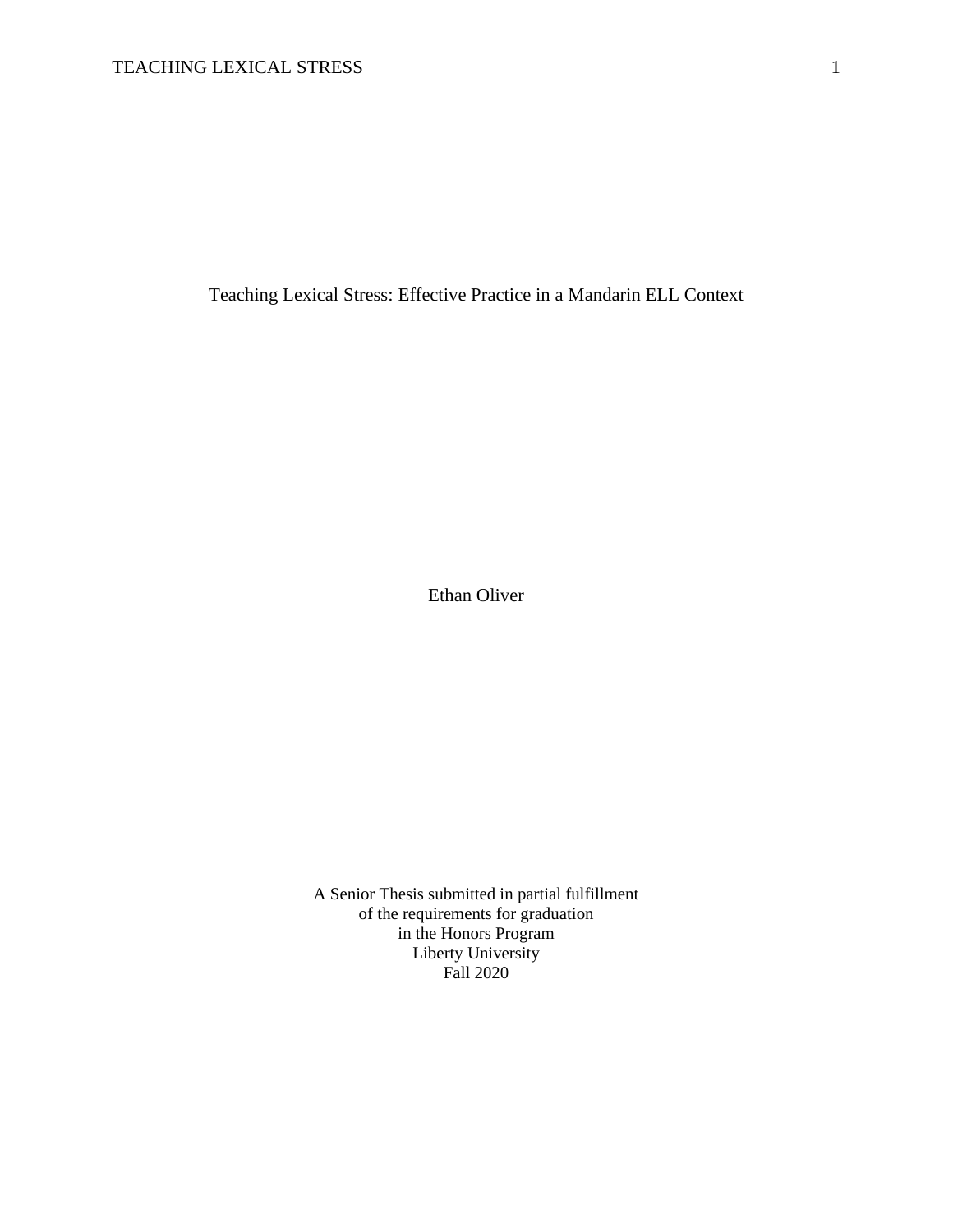Acceptance of Senior Honors Thesis

This Senior Honors Thesis is accepted in partial fulfillment of the requirements for graduation from the Honors Program of Liberty University.

> Jaeshil Kim, Ph.D. Thesis Chair

\_\_\_\_\_\_\_\_\_\_\_\_\_\_\_\_\_\_\_\_\_\_\_\_\_\_\_\_\_\_

Yan Xie, Ph.D. Committee Member

\_\_\_\_\_\_\_\_\_\_\_\_\_\_\_\_\_\_\_\_\_\_\_\_\_\_\_\_\_\_

James H. Nutter, D.A. Honors Director

\_\_\_\_\_\_\_\_\_\_\_\_\_\_\_\_\_\_\_\_\_\_\_\_\_\_\_\_\_

\_\_\_\_\_\_\_\_\_\_\_\_\_\_\_\_\_\_\_\_\_\_\_\_\_\_\_\_\_\_ Date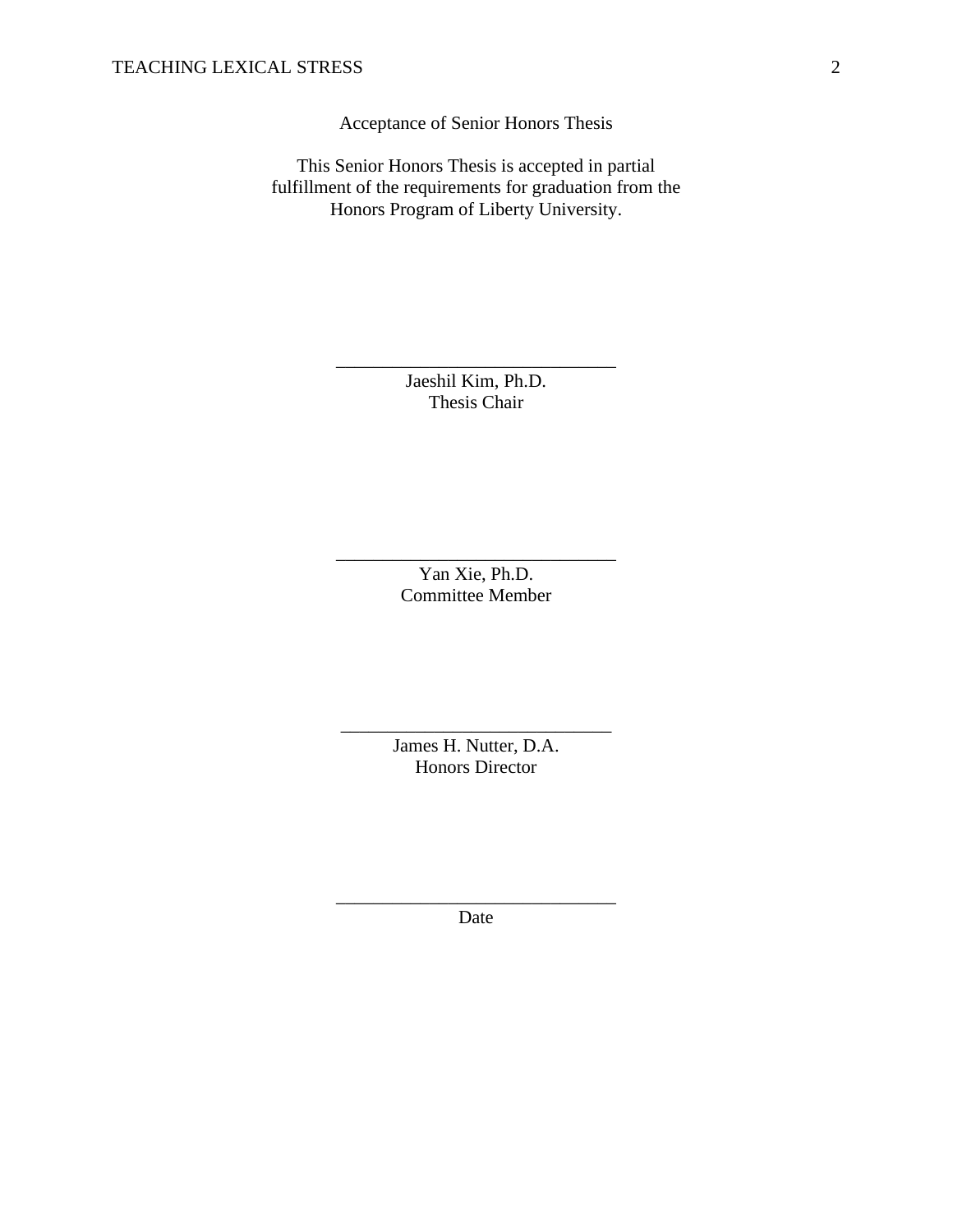# **Abstract**

Current trends in teaching pronunciation to ELLs (English Language Learners) point towards a "top-down" approach. This refers to putting emphasis on the overarching prosodic features of English rather than the proper pronunciation of consonants and vowels. One of the most integral prosodic features in English is stress. Both lexical stress (stressed syllables within a word) and sentence stress (stressed words within a sentence) play an important role in the prosodic pronunciation of English. However, some languages, such as Mandarin, lack stress in their prosodic systems, instead employing features such as tonality. These languages both have overlap in their fundamental prosodic structures, with pitch changes as integral to both tonality in Mandarin and stress in English. I propose that ESL instructors will instill prosodic skills and thus make better communicators of their students by drawing attention to this positive transfer between both systems.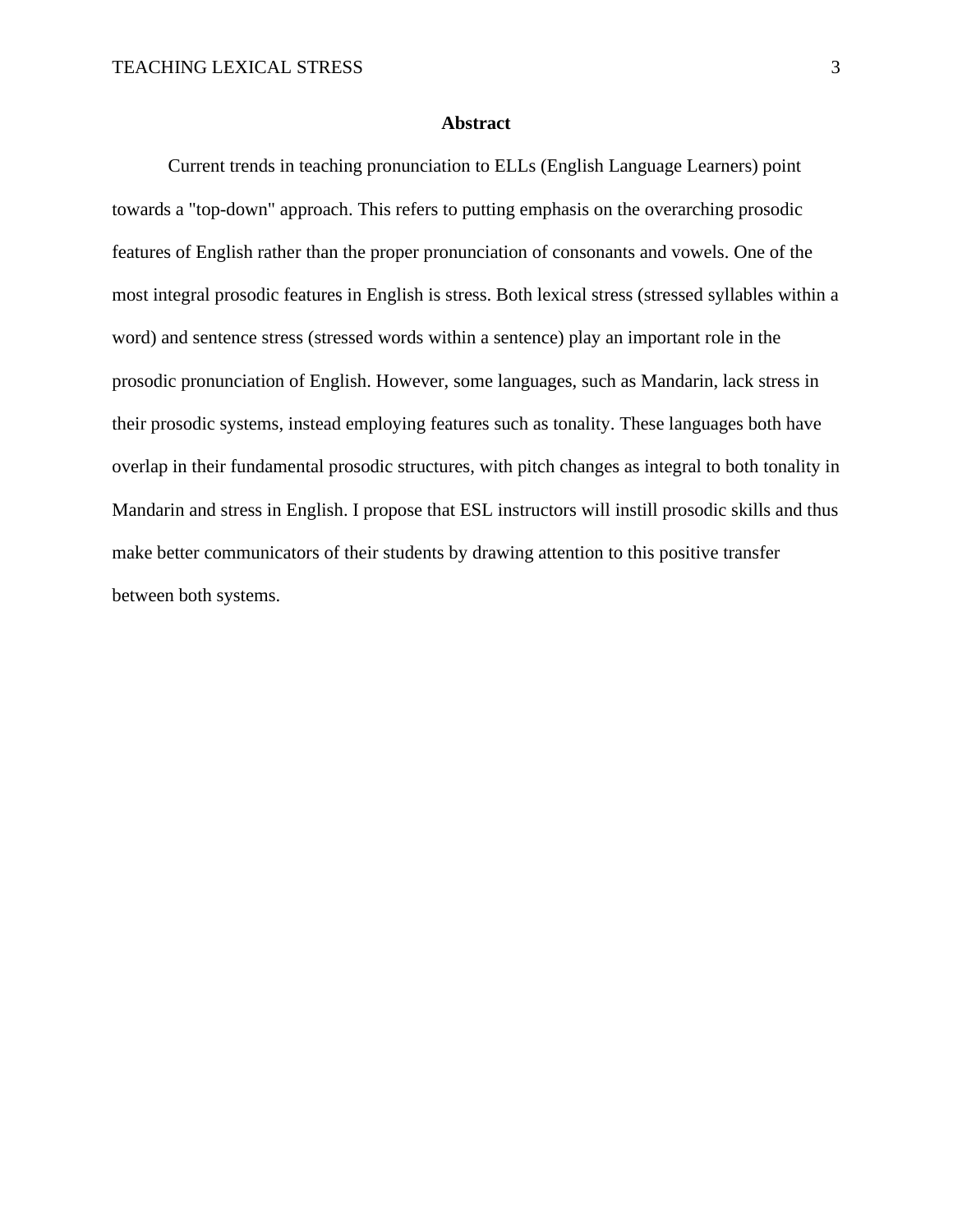# **Teaching Lexical Stress: Effective Practice in a Mandarin ELL Context Rationale**

# **Background**

English teachers are a sought-after commodity around the world. China's rapid development has evolved the once-closed nation into a crossroads of global trade. This creates a high demand for English teachers, which in turn sets an encounter of two disparate languages in classrooms across China. Pronunciation teaching is a key component of creating the communicative clarity necessary for today's ESL students. However, pronunciation remains one of the most difficult areas of negative transfer for Mandarin-speaking ELLs to navigate.

Pronunciation teaching is already an inherently difficult endeavor. Controversies and conflicting information over best practices, lack of defined guidelines, and scarcity of materials for beginners are all complaints of ESL teachers struggling to employ effective pronunciation teaching (Darcy et al., 2012). These struggles become even more discouraging when interposed with the mentality that Mandarin and English are irreconcilable opposites among the world's languages. This daunting gap goes beyond mere differences between vowels and consonants, and manifests in the contrast between the English stress system and the infamous tonal system of Mandarin.

Ample literature is available for ESL teachers to analyze the fundamental differences between Mandarin and English prosody (Eady, 1982; Yang, 2015; Zhang et al., 2008). Even when ESL teachers want to teach stress, intonation, or rhythm, they can see these features as too nebulous or complicated for the classroom because of the complexities of both systems. However, with a close look at both stress and tone, the most salient components of both systems, we can bring clarity to the fundamental similarities that undergird both prosodies. By taking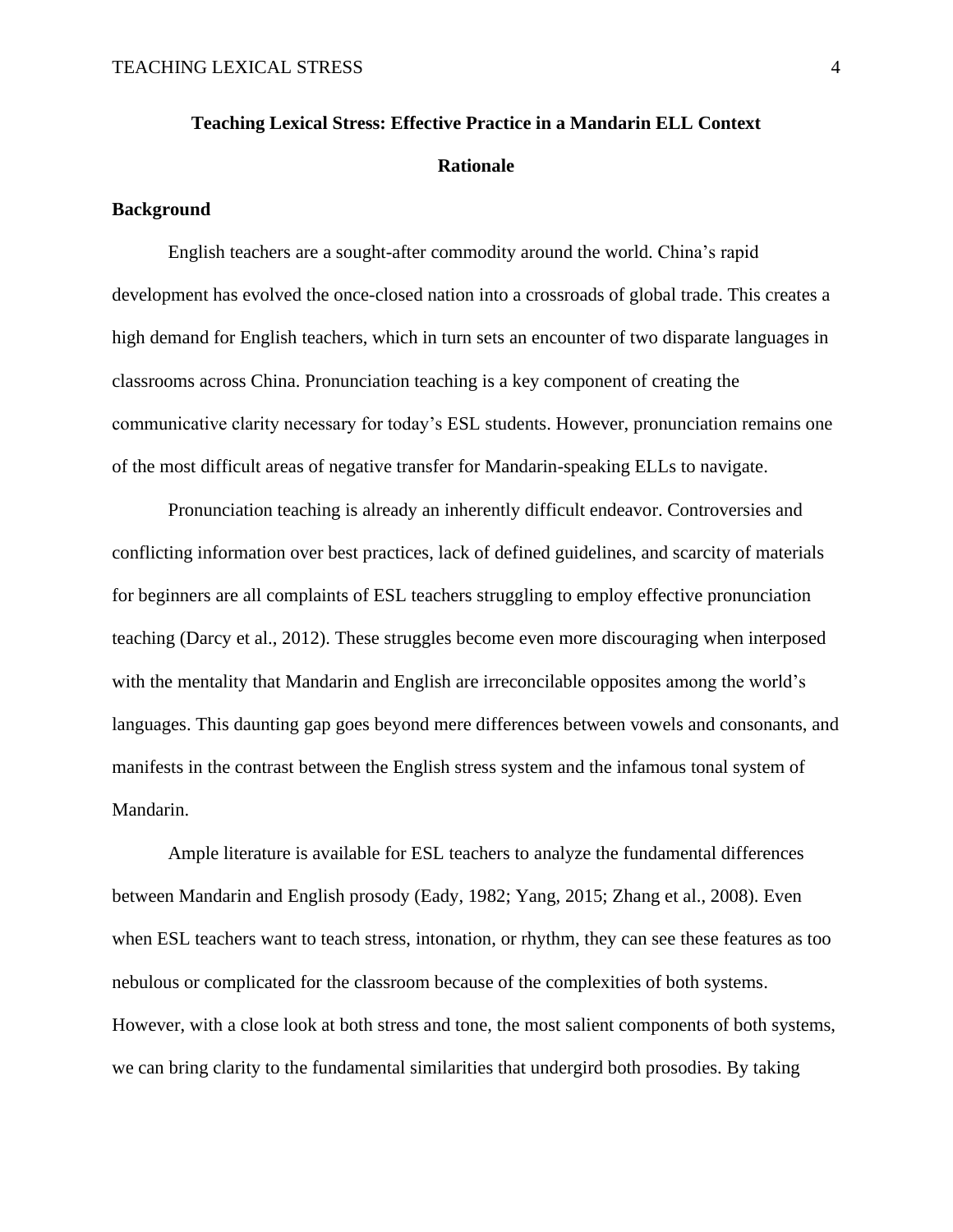advantage of this positive transfer that can occur between the Mandarin tonal system and English stress, ESL instructors can improve their students' understanding and pronunciation of stress, and thereby their overall communication skills.

### **Prosody and Pronunciation**

### *Role in Communication*

To substantiate any basis for teaching stress to Mandarin ELLs, we must first explore both the significance of prosody in communication and thus second language acquisition. Linguists divide spoken utterance into two spheres: the segmental and suprasegmental. The phonological structure of all languages can be segmented into syllables consisting of consonants and vowels, the "segmental" features of language. The other acoustic features that run throughout the rhythm of these syllables, such as pitch, syllable duration, and intensity/volume, are the "suprasegmental" features of the language. Just as every language has its unique repertoire of consonants and vowels, each language varies in its "prosody," or language-specific patterns of suprasegmental features.

Because every language has prosody, learners will attempt to make meaning of suprasegmental input regardless of whether the context is L1 or L2 (Field, 2005). Thus, despite fundamental differences between stress and tone, these prosodic systems employ the same acoustic features: pitch, volume, and duration. These features play a role in any spoken language; they are simply implemented differently in each individual language. Good prosodic understanding can make a significant difference for a language learner by helping them scaffold the prosody they already have in their L1 into the new environment of the L2.

Research demonstrates the difference that prosody makes in comprehensibility. Suprasegmental features are just as vital as segmental features in promoting comprehensibility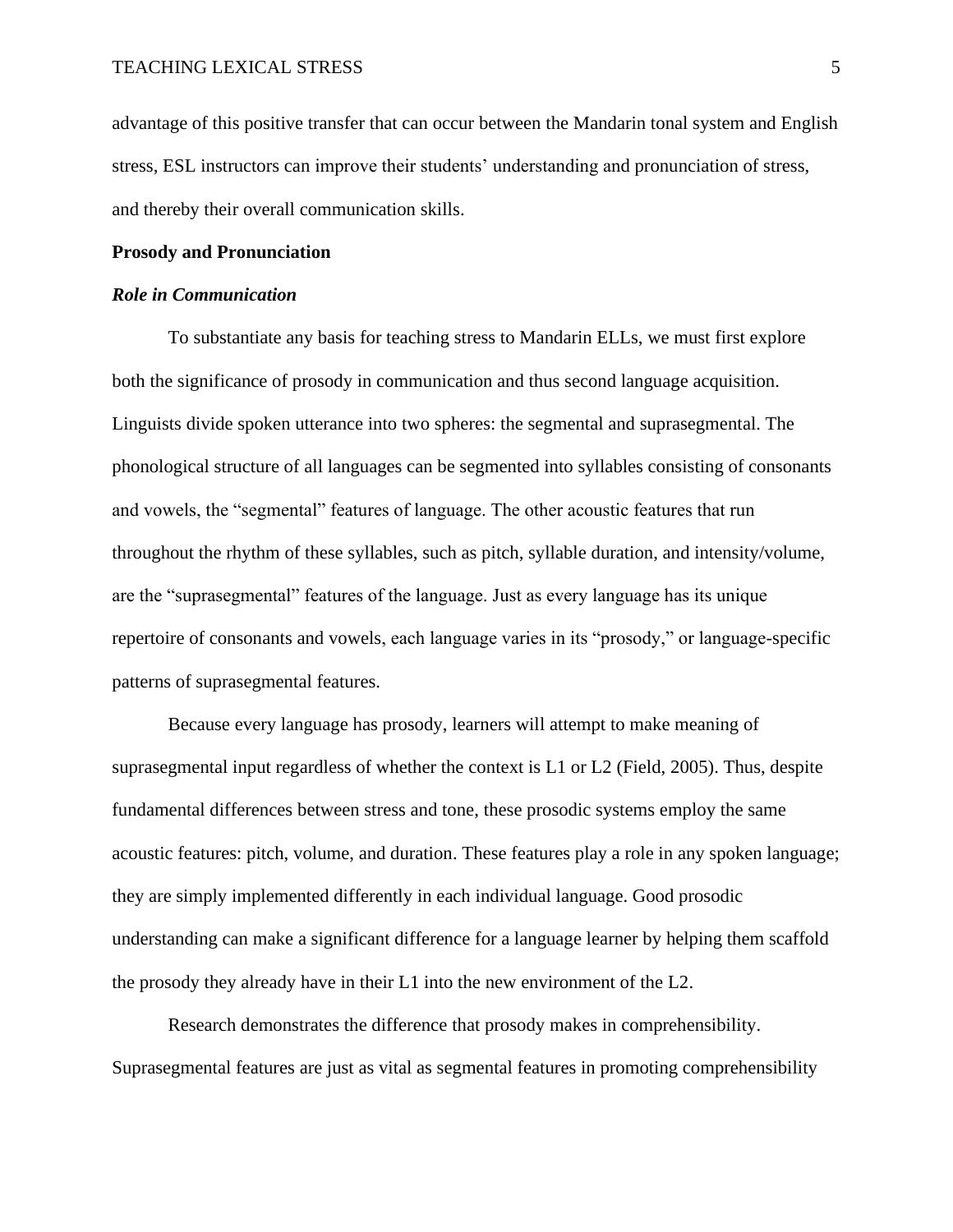and diminishing accentedness (Crowther et al., 2014). This is grounded in a core component of both speaking and listening skills: parsing. While students are listening, they must be able to parse input by separating information into meaningful chunks. Gilbert (1984) refers to these chunks as "thought groups." Thought groups are not grammatical but phonetic units, and can be phrases, words, or sentence segments that occur throughout an utterance.

Thus, prosodic understanding gives students a sound rationale for parsing words and thought groups by helping them listen for a target structure (e.g., stress) that helps them categorize meaningful information (McAndrews, 2019). If learners can do this, they will have a rationale for producing sentences in a comprehensible manner. A non-native speaker's ability to follow the natural stress and rhythm of an utterance can override the smaller segmental mistakes that they make (Field, 2005). Altogether, as ESL teachers, our confidence in introducing lexical stress to the classroom is vital to the communicative success we want our students to achieve.

### *Role in Pronunciation Instruction*

**Background.** Over the past few decades, second language acquisition studies have begun to take a focus on the importance of suprasegmental features. Traditionally, however, ESL teachers have given the segmental features of pronunciation much more attention. Communicative language teaching (CLT), which arose in the 1970s, has influenced much of modern SLA theory, and is responsible for the renewed interest in prosody instruction (Murphy & Baker, 2015).

CLT contextualizes language learning as an implicit process within real-world situations, distanced from drills and conjugation tables. However, some argue that the orientation toward implicit learning has often ignored pronunciation instruction as a hyper-explicit impediment to language acquisition (Nair et al., 2017). Under the legacy of CLT, many ESL instructors enter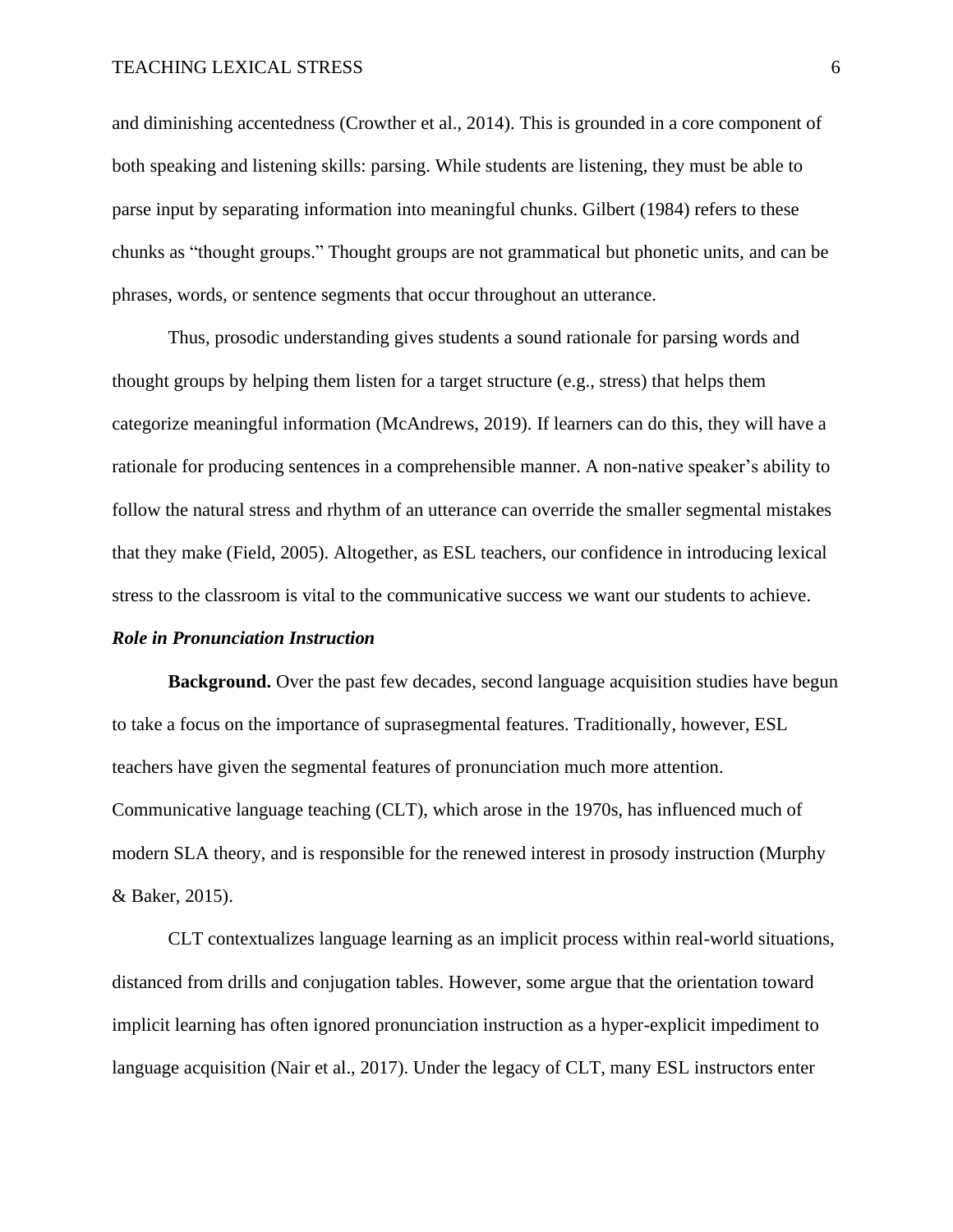the classroom not knowing how to teach pronunciation (Murphy & Baker, 2015).

**Rise of Suprasegmental Emphasis.** Judy Gilbert's *Clear Speech* (1984)*,* a holistic pronunciation manual for ELLs, offered a prosody-focused context for learners that emphasized teaching stress and intonation to parse "thought groups." Pennington built upon this by advocating "top-down" approach to pronunciation in the aptly named 1989 article, "Pronunciation from the Top Down." She posited that speakers do not produce language from the "bottom-up," that is, as interconnected sounds and words strung together to create meaning and context. Rather, they form language from the "top-down," taking the "pragmatic, semantic, syntactic, and phonological context" (Pennington, 1989, p. 205) as a foundation upon which the smaller bits of language are assembled.

One example that she uses to support her claim is the English phrase "I don't know." If stripped of its segmental features and transformed into a nasal overlaid with the basic prosodic contour, that mumble is still comprehensible (Pennington, 1989). Her holistic approach creates a system more in line with communicative, implicit methodology. Out of the late 1980's and 1990's came a suprasegmental/segmental debate that pervaded SLA theorists' mindsets on pronunciation (Murphy & Baker, 2015).

Altogether, segmental features are more salient and concrete, and thus may seem easier to teach. Vowels and consonants are integral to teaching individual words and introducing them. Without them, introducing the written language would be difficult: the alphabet covers only segmental features. The purpose of this research is not to promote top-down approach as the ideal for every classroom. Rather, understanding these approaches and their impact on modern SLA, particularly in the role of CLT and implicit instruction within them, provides a helpful framework for teaching prosodic forms.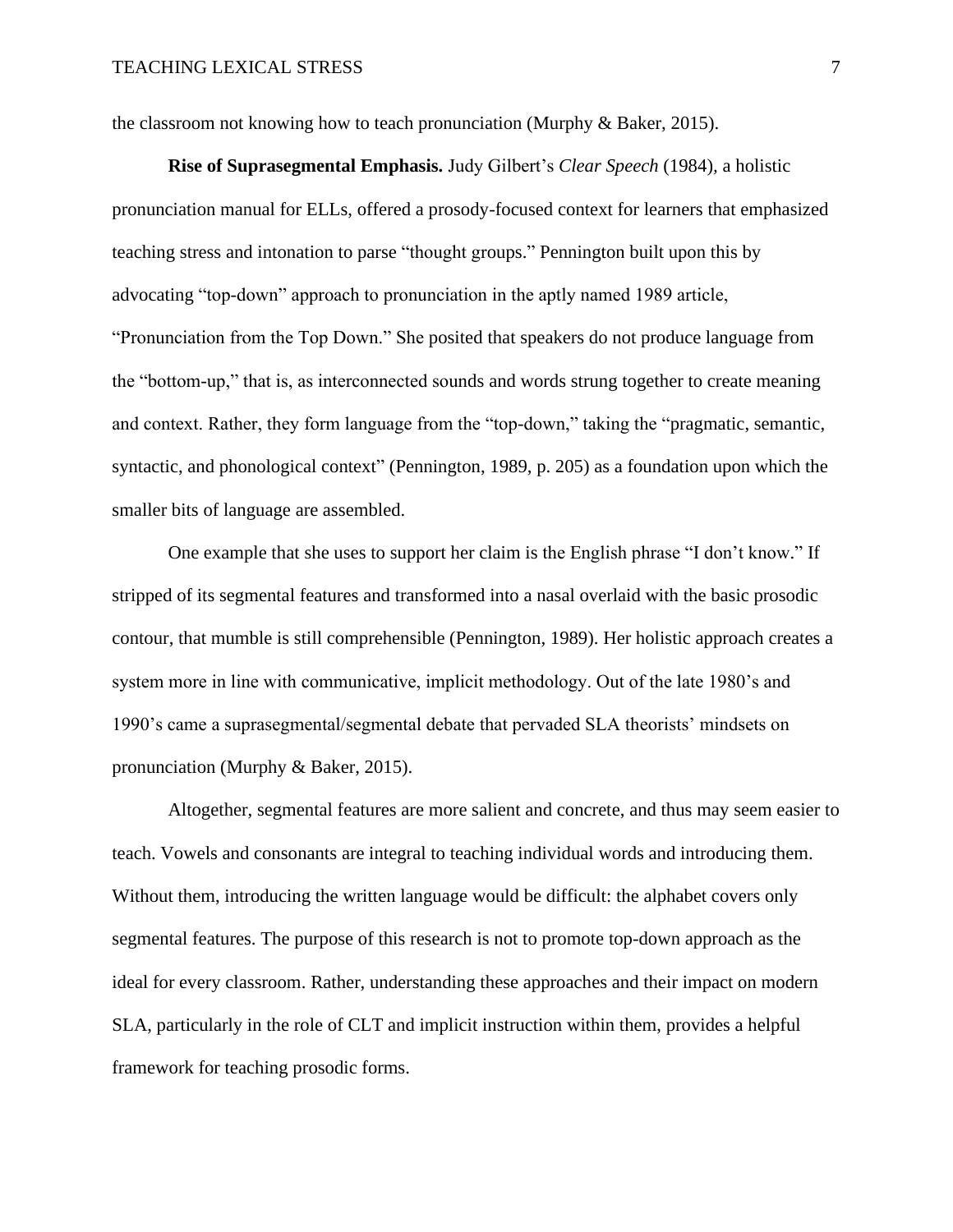# **Mandarin vs. English: Prosodic Contexts**

### **English Stress**

### *Basics*

For an ESL instructor to develop any curriculum directed towards an L1, an understanding of the fundamental features of both the L1 and target language must be established. In English, suprasegmental features such as stress, intonation, and rhythm are all essential parts of communication. There is much more to English prosody than a dichotomy between stressed and unstressed syllables. However, stress is not merely one given suprasegmental feature amongst others: it is fundamental to the entire prosodic rhythm of English. Thus, English teachers must keep this mentality when exposing their students to the English stress system.

Within the English prosodic repertoire, stress is the main means of displaying prominence, or singling out one phonological unit within a longer phonological unit (Fudge, 2016). English is a stress-timed language, meaning that stressed syllables serve as "beats" that keep time with the unstressed portions that occur between each stressed syllable (Pennington, 1989). The overarching rhythm and intonation within English is thus based on the crucial timing of stressed syllables. For a Mandarin speaker attempting to clarify their speech, knowing how and where to apply stress provides the gateway to a broader mastery of prosody.

Within sentences, stress can be variable and singles out a word, often for the sake of emphasis [e.g. "Are you going *there*?" or "Are *you* going there?"]. Sentence stress has pragmatic implications important to the holistic instruction environment of top-down pronunciation teaching (Pennington, 1989). Sentential stress is no secondary issue; it is fundamental to English rhythm and overall communication, and thus vital for ELLs. However, this research focuses on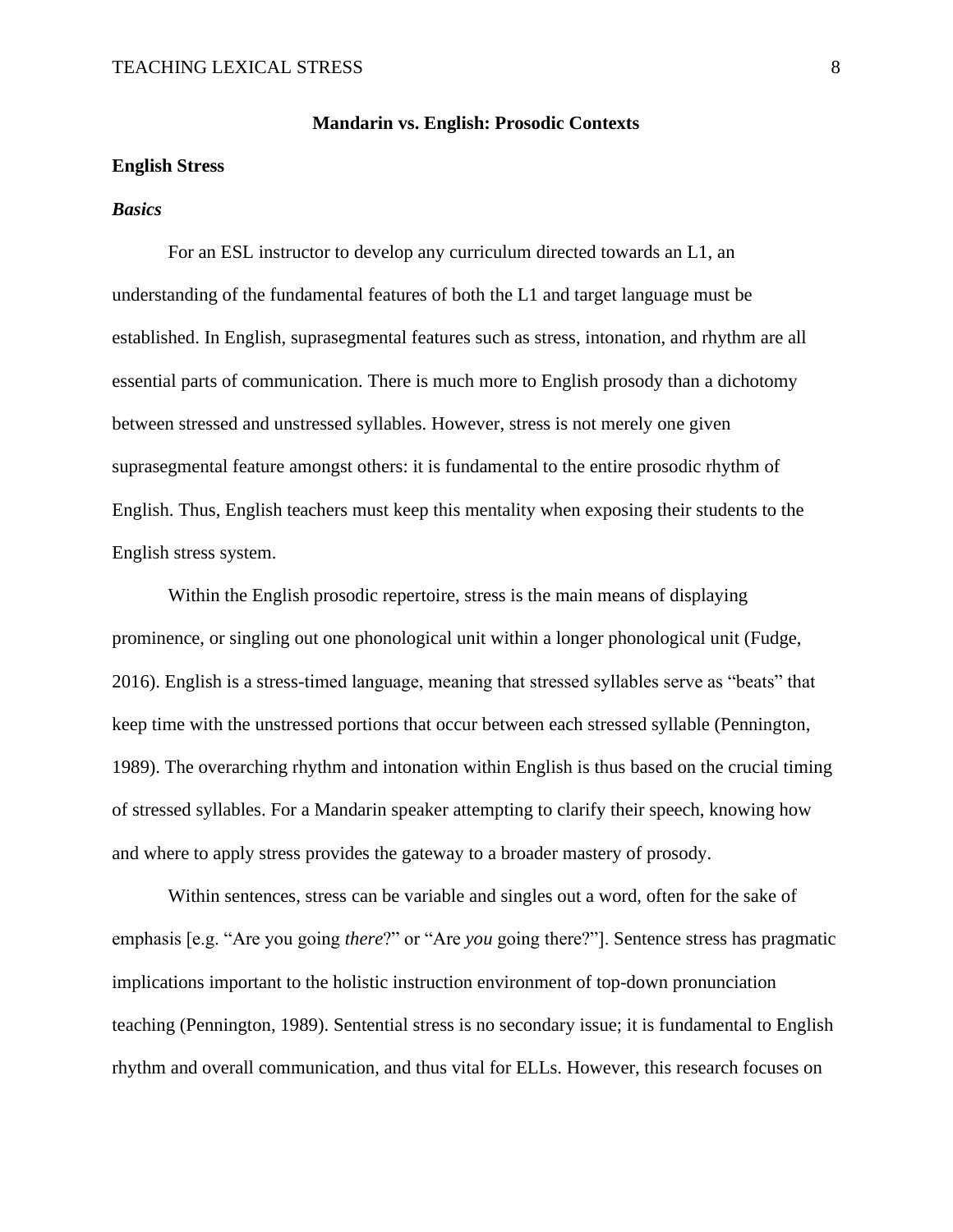lexical stress, stress relevant to individual words. While interactions between lexical and sentential stress are integral structures in prosody, the constraints of this research limit my focus to lexical stress in correlation with the word-specific nature of the lexical tone properties of Mandarin.

# *The Role of Lexical Stress*

Just as sentence stress marks word prominence within a sentence, lexical stress uses the same acoustic properties to mark syllable prominence within a word. Therefore, the only syllable of a monosyllabic word, especially content words such as *cat* (n.), *run* (v.), *blue* (adj.), will always receive stress. Function words such as articles (*the, an*) or prepositions (*of, for*) often go unstressed in accordance with associated words (Fudge, 2016). Multisyllabic words are thus where lexical stress emerges as most significant. All multisyllabic words contain a stressed syllable pronounced in contrast with unstressed syllables, as well as secondary stress in words with four or more syllables (Fudge, 2016).

Lexical stress is thus an integral part of listening skills. Perception studies show that infants at nine months already begin using stress patterns to find word boundaries (Thiessen  $\&$ Saffran, 2003). Stress perception promotes not only intelligibility, but the ability to comprehend the complex patterns of lexical stress. Native and non-native listeners alike find misallocated lexical stress less intelligible (Field, 2005). Proper stress production is arguably the most important suprasegmental factor in ensuring comprehensibility. Mandarin ELLs who wish to improve their pronunciation must then grasp both stress production (how to pronounce stressed syllables) and stress placement (which syllables to stress within a word or utterance).

### *Stress Production*

Phoneticians agree that English relies on four acoustic correlates: pitch, duration,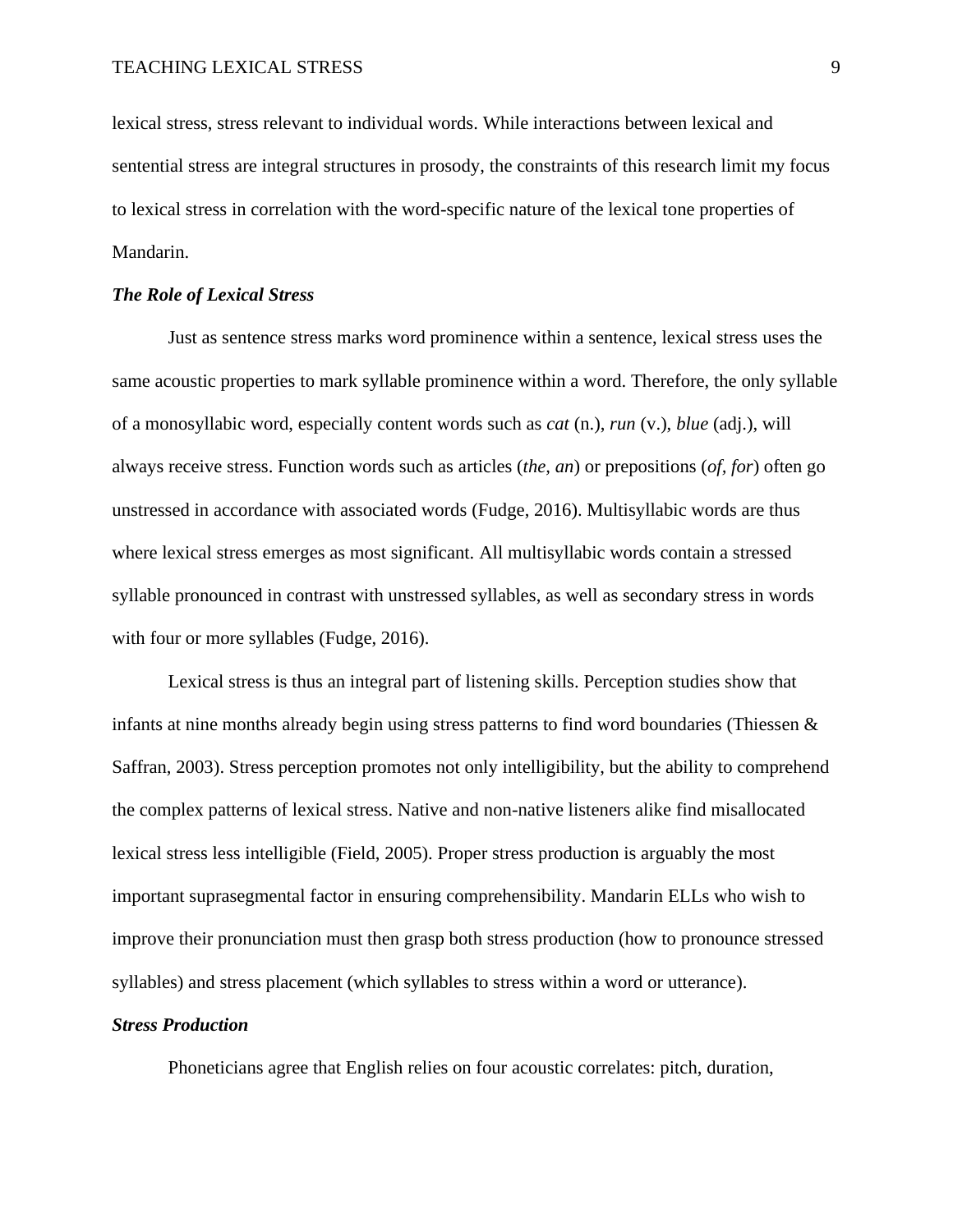intensity, and vowel reduction (Gay, 1978). Thus, English stressed syllables involve higher pitch, more time, and louder volume, and will never have the internal vowel changed into a schwa [ə]. On a technical level, however, linguists are divided on how the acoustic properties of stress in English interact (Keyworth, 2014). The ambiguity centers on which of these factors is most salient to the native ear. This debate is important concerning how Mandarin speakers experience transfer, as "salience" can be relative in respect to the native language of the listener. The prosodic system of Mandarin results in a different perception for a Mandarin L1 listener than an Arabic L1 listener, whose language has similar acoustic stress correlates to English (Keyworth, 2014).

**Pitch.** Pitch is one of the most relevant to this research of the acoustic correlates. Whether a pitch is high or low depends on the frequency of the sound, which is controlled by the speed at which the vocal folds vibrate (Eady, 1983). All speech operates on a fundamental frequency (abbreviated as F0), which refers to the baseline pitch which fluctuates in accordance with each specific prosodic system (Eady, 1983). Pitch is not only an important component of English stress production, but the most important factor in Mandarin tonality.

While factors such as vowel height and intonational patterns raise pitch, stress has the greatest effect on F0 (Eady, 1983). These pitch raises occur not only in individual syllables, but in whole words receiving sentential stress. In fact, pitch raises most significantly when found in the stressed syllable of the word receiving the sentence stress (Fudge, 2016). Aside from the pitch raises themselves, certain contours can emerge in stress; final syllables tend to follow a falling tonal pattern when they are stressed (Fudge, 2016).

**Intensity***.* In English, stressed syllables tend to be louder than unstressed ones. Often, the "strength" of a syllable is used to define a broad, cross-linguistic concept of stress (Gay, 1978).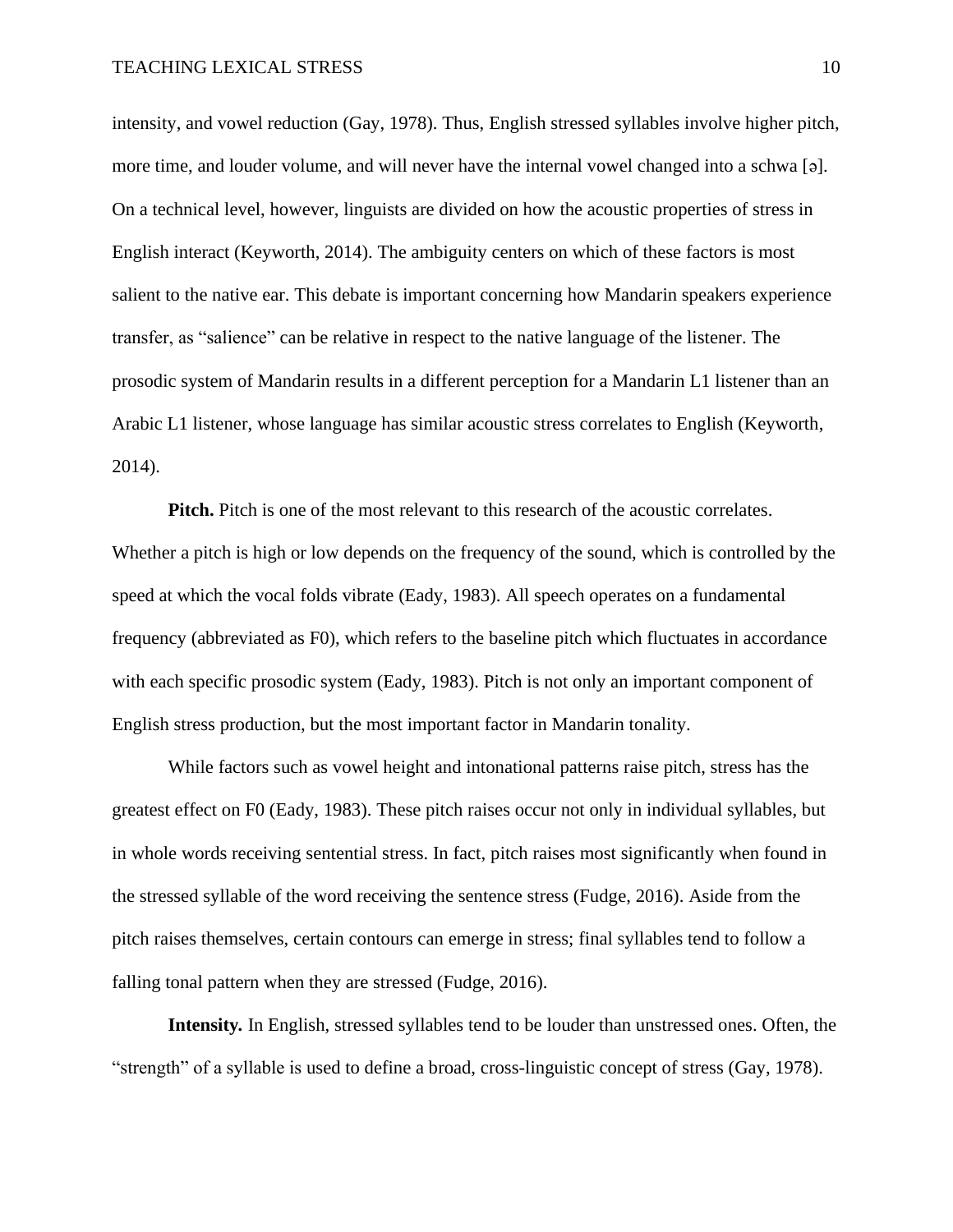However, research does not point to volume, or "vocal intensity" as the sole driving force behind English lexical stress (Fudge, 2016). Gay (1978) proposes intensity as the primary, salient driving force of stress. By this concept, the correlates of stress, raised pitch, raised volume, and even longer duration are all the result of altogether increased effort in the organs of speech. Thus, "greater laryngeal pressure" serves as the driving force of English prosody (Gay, 1978).

**Duration and Reduction***.* English speakers spend more time on stressed syllables. This is relevant not only to stress perception, but also the underlying rhythm of the English language; duration is the driving force behind stress-timing. The time intervals between two stressed syllables will be consistent throughout an utterance (Fudge, 2016). Stress-timing gives English a different rhythm than that of syllable-timed languages such as Japanese or Spanish. This underlying rhythm in turn affects segmental features through vowel reduction, where many, but not all, vowels center to a schwa [ə] when they are unstressed (Fudge, 2016).

Prosodic rationales can radically affect segmental phonetics. In English, knowing the stressed syllable is key to knowing the pronunciation of the vowels within a word. This segmental byproduct seems to bear more salience than the other correlates of stress. For example, Cutler (1986) analyzed various pairs such as *dis*count/dis*count* and *for*bear/for*bear,* a set which involves no vowel reduction and thus has no segmental variation. The native English speakers being studied had little success distinguishing the minimal pair with only prosodic information (Cutler, 1986). Though all correlates are integral to stress production, vowel reduction, because of its segmental significance, is by far the most salient correlate of stress perception for the native speaker. The connection between vowel quality and stress can serve as a benefit for Mandarin ELLs by providing a scaffold of something they already understand, vowels, for the new concept of stress.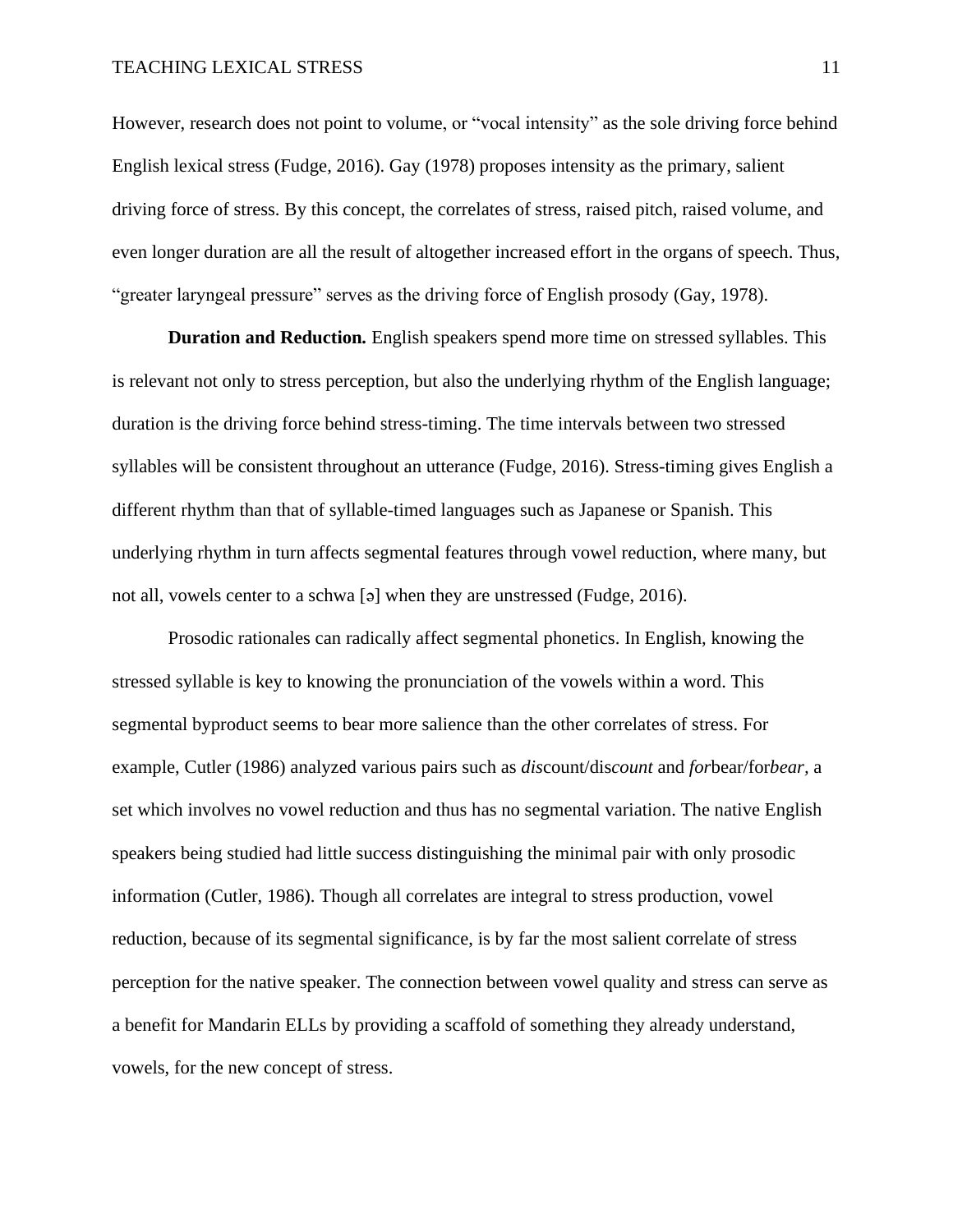# *Stress Placement*

English lexical stress is consistent, yet rather unpredictable (Fudge, 2016). Stress will always occur at the final syllable of "commit" and the penultimate syllable of "carnation." Sadat-Tehrani (2017) divides sixteen stress rules into four main categories: word categories, compound nouns, verb/noun pairs, and suffixed words. "Word categories" refers to the standard rules such as the tendency for nouns and adjectives to take penultimate stress (Sadat-Tehrani, 2017). Compound nouns tend to receive penultimate stress to differentiate them from adjectivemodified nouns; for example, the difference between *red* (adj.) *néck* (n.) and *rédneck*  (n.).Verb/noun pairs are minimal pairs such as *óbject* (noun) and *objéct* (verb) or *présent* (noun) and *presént* (verb)<sup>1</sup> which can be difficult for ELLs of all native tongues.

Suffixed nouns are also significant exemplars of the complexity of English stress shifts. When derivational affixes are added to words stress can shift to another syllable; for example, *cómpliment* becomes *compliméntary* (Fudge, 2016). This suffix moves the stress to the root syllable closest to it (Keyworth, 2014). This is further complicated in suffixes which build upon one another; *hístory* shifts when suffixed to *históric,* maintaining that shift in *histórical* but shifting even further in *historícity.* There are yet plenty of situations where derivations do not affect stress; *wónder* does not shift stress when adjectivized into *wónderful.* Altogether, ELLs face the daunting reality that these shifts occur on a case-by-case basis.

The seemingly lawless, yet unshifting, nature of English stress complicates teaching any structure or rules to ELLs. Sadat-Tehrani (2017) thus concludes that these rules are essential to ESL stress understanding and should be taught as "metalinguistic information" rather than implied through CLT. Nevertheless, even with the significant number of multisyllabic words that

<sup>&</sup>lt;sup>1</sup> Though I refer to these as minimal pairs, segmental changes due to vowel reduction (e.g. ['prɛˌzənt] to [ˌprəˈzɛnt] or [ˌpriˈzɛnt]) should be noted. See the above section "duration and reduction" for clarification on vowel reduction.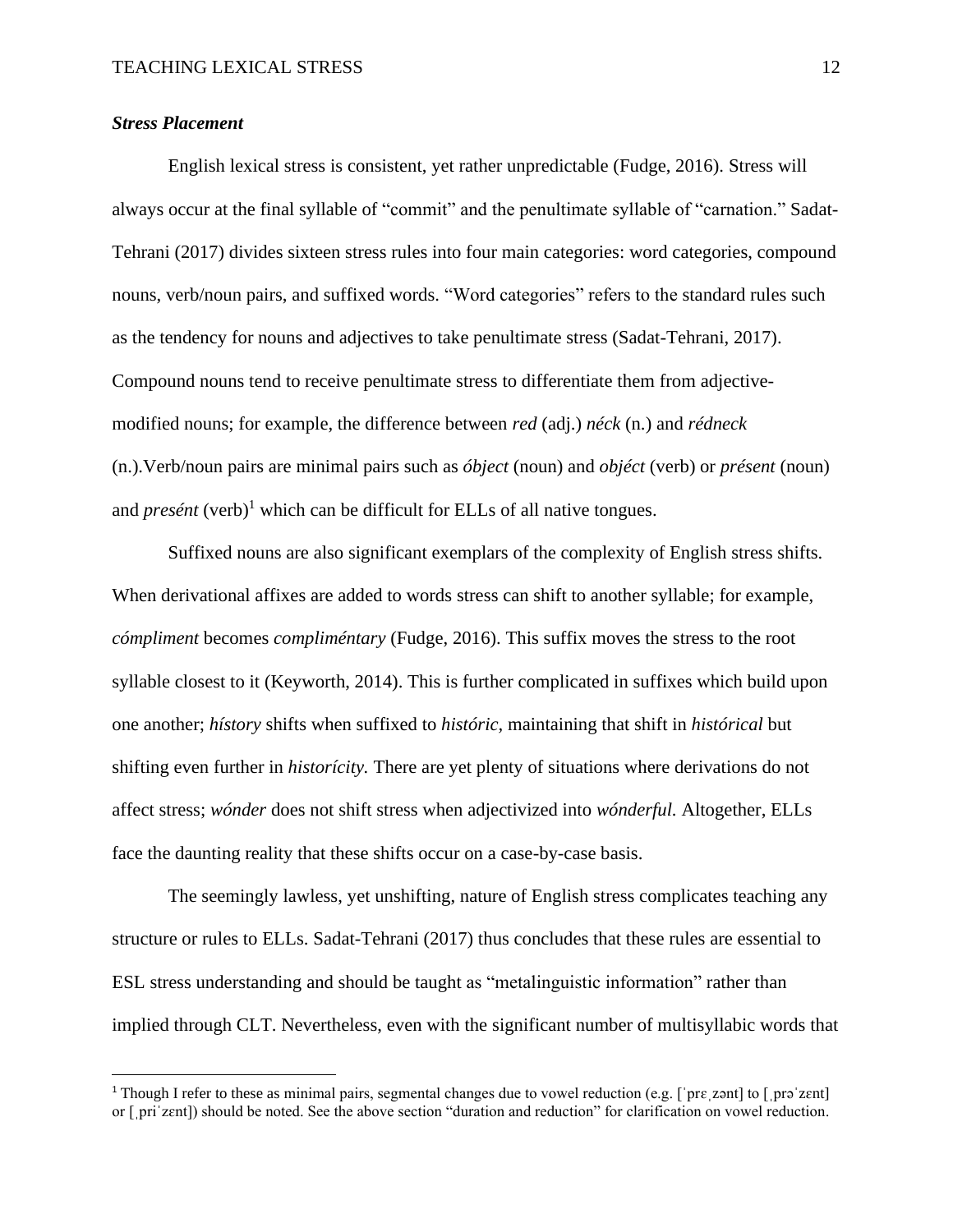exist outside trochaic/iambic dichotomy, the consistency of stress for specific words can help ELLs memorize the patterns as integral parts of each lexical item.

# **Mandarin Prosody**

Mandarin prosody is marked by a property known as lexical tone<sup>2</sup>. This system, which is quite foreign to English speakers, every syllable is assigned one of four tones: level, rising, falling-rising, and falling, also referred to as first, second, third, fourth, respectively (Eady, 1982; Yang, 2015).

### *Tones and Pitch*

Unlike the array of acoustic factors governing English stress, the four Mandarin tones are determined by two pitch-based features: value and contour (Yang, 2015). Thus, we can say that while English F0 is determined and directed by prosody, Mandarin prosody is determined and directed by F0. Value refers to how high or low a pitch is registered. The standard enumeration for Mandarin pitch is 1-5, from lowest to highest (Yang, 2015). For example, the first level tone is described as maintaining level 5, and is marked  $[^{55}]$  (Yang, 2015). Note that all values that occur in Mandarin speech are also utilized in English speech. The difference is merely in how these values are employed: lexically in Mandarin, while intonationally in English.

However, the other tones in Mandarin are described in terms of contour, or the movement of the pitch. The second tone moves from a middle pitch to the highest pitch  $[35]$ , the third drops from a mid-low pitch to the lowest before rising to a mid-high pitch  $[2^{14}]$ , and the fourth drops from the highest to the lowest  $\binom{51}{1}$  (Yang, 2015). These shifts in pitch are salient and relevant to word recognition in Mandarin (Malins & Joanisse, 2010).

<sup>&</sup>lt;sup>2</sup> I use the term "lexical tone" as opposed to "grammatical tone," a form of tonality that marks grammatical function of words. This feature is not found in Mandarin or other Sinitic (Chinese) languages.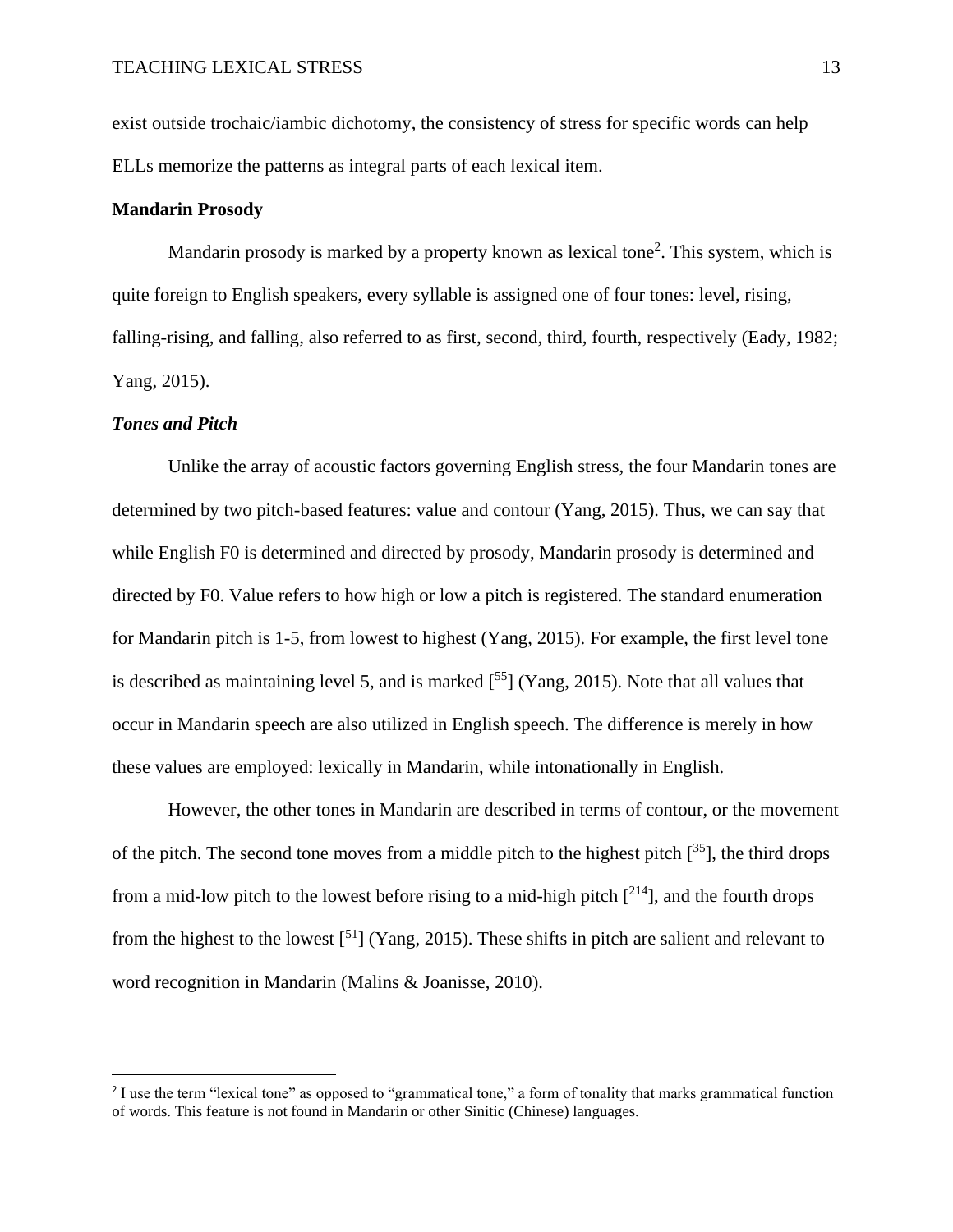# **Figure 1**

*Pitch Contours of Mandarin Tones*



*The pitch levels and associated numerical values of each the four tones in Mandarin.* From "Mandarin Tones" by MIT Online. [\(http://web.mit.edu/jinzhang/www/pinyin/tones/index.html\)](http://web.mit.edu/jinzhang/www/pinyin/tones/index.html)

For example, *mā* means "mother," *má* "hemp," *mǎ* "horse," and *mà* "to scold." A mere change in tone superimposed over segmentally identical words creates an array of words with distinct semantic differences. However, like English, the segmental features of Mandarin seem to bear greater salience. For instance, Ye and Connine (1999) discovered that native Mandarin speakers were significantly better at differentiating vowel minimal pairs than tonal minimal pairs. Altogether, these minimal pairs are nevertheless bizarre to an English listener. They can be somewhat likened to the verb/noun lexical stress pairs in English such as *convért/cónvert,* with the primary exception that in English, this is only relevant to multisyllabic words.

While English only affects specific syllables within an utterance, every syllable in Mandarin is affected by tone (Eady, 1982). Tone, like English lexical stress, is thus grounded in the vowel. While no segmental phonemes change, one tonal change can form a new word. Thus, Mandarin tones have the salience to differentiate morphemes, while still affecting whole syllables like suprasegmental features do (Malins & Joanisse, 2010). Thus, because of drastic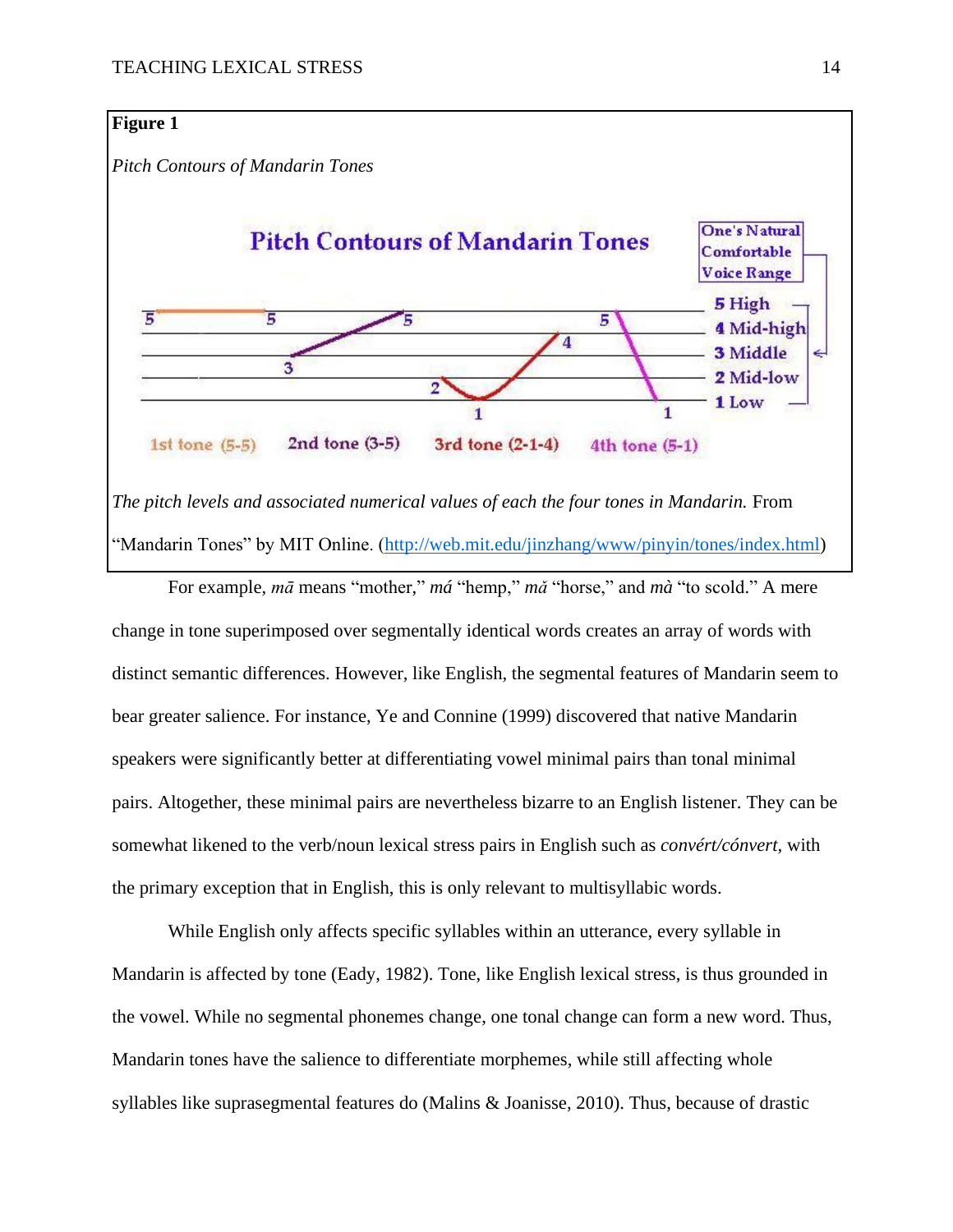shifts in tone syllable by syllable, the fundamental frequency of Mandarin fluctuates more within an utterance than it does in English (Eady, 1982).

### *Stress in Mandarin*

The role of stress in Mandarin is quite controversial. Some suggest, because of certain constructs, that Mandarin is a stress-timed language like English (Pennington, 1989; Chu et al., 2003). A neutral tone *sandhi<sup>3</sup>* exists in Mandarin, which is represented by short, functional syllables that do not adhere to one of the four tones (Jongman et al., 2006). Particles such as the versatile marker *de* in the construction *wǒ de* ("my") are "atonic" syllables and are shorter than the tonal syllables that they follow (Jongman et al., 2006). These atonic syllables are bound morphemes and cannot stand as words alone (Jongman et al., 2006). While these examples somewhat resemble the reduction of articles, prepositions, and other function words in English, the acoustic properties employed are still distinct from the English stress system.

Chu et al., (2003) propose stress as a significant tool for differentiating morphemes. For example, for the string *xiǎng qǐ lái*, if "*xiang"* is stressed, then it binds "*xiang qi"* together, meaning "recalled;" if *"qi"* is stressed, then it binds *"qi lai"* together, meaning, "to get up" (Chu et al., 2003). This "semantic" stress is more prominent than any rhythmic (sentential) stress that arises in Mandarin (Chu et al., 2003). Altogether, any system of stress that can be construed in Mandarin is too distinctly different from the polysyllable format within English for there to be relevant implications for positive transfer in the English learning process.

### **Transfer: Mandarin Perceptions**

One primary difficulty that ELLs face in catching English stress patterns is transfer from

<sup>&</sup>lt;sup>3</sup> "Sandhi" refers, cross-linguistically, to features which are transformed by how they are positioned in relation to other features. As another Mandarin example, another tone sandhi occurs when the third tone is transformed into the second when placed before another third tone (e.g. *nǐ gěi* [you give] is pronounced *ní gěi*).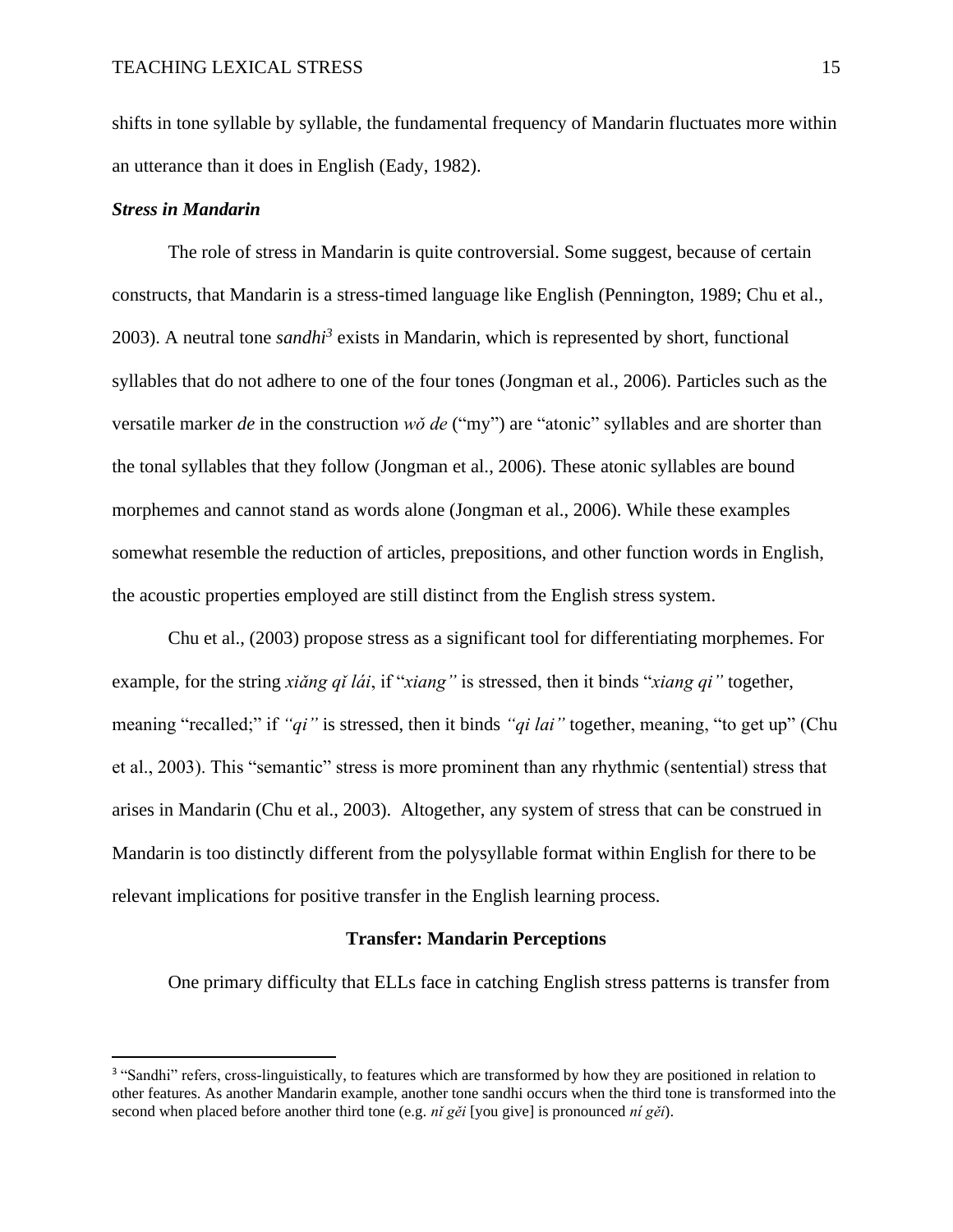their own suprasegmental repertoire. However, with an understanding of the structures that bridge English and Mandarin prosody, we can implement positive transfer into pedagogy. We have already examined the differences between the Mandarin and English prosodic rationales. Analyzing how Mandarin speakers process these differences can help determine how that cognition can be leveraged to promote pronunciation improvement in ELLs.

# **Perception**

Perception analysis results can be difficult to construe, as salience is subjective to the listener and difficult to quantify. However, both linguistic and empirical analysis can demonstrate which factors of stress Mandarin listeners are more likely to receive.

# *Pitch*

As pitch plays a different role in stress than in tone, its level of salience can be ambiguous and can vary between multiple listeners. Some research asserts that, for native English speakers, pitch is one of the least salient of the correlates (Keyworth, 2014; Gay, 1978). Even between fundamentally different prosodies, an ELL's skills in discerning their L1 prosody crosses over to their L2. Choi et al., (2017) discovered this in an analysis of ELLs whose L1 was Cantonese, another tonal language. They found that a speaker's perceptive skills of their own prosody (tonality in the case of Mandarin and Cantonese) were directly correlated with perceptive skills in their L2. They also posited that young learners, in fact, can develop their perception of the prosodies of both languages interdependently (Choi et al., 2017).

English loanwords within the Mandarin language can also display how English stress translates into the Mandarin tonal system. Glewwe (2015) examined which properties affect how an English syllable is adopted tonally into Mandarin. The analysis determined that lexical stress was the more common factor in assigning tone to these words (Glewwe, 2015). Stressed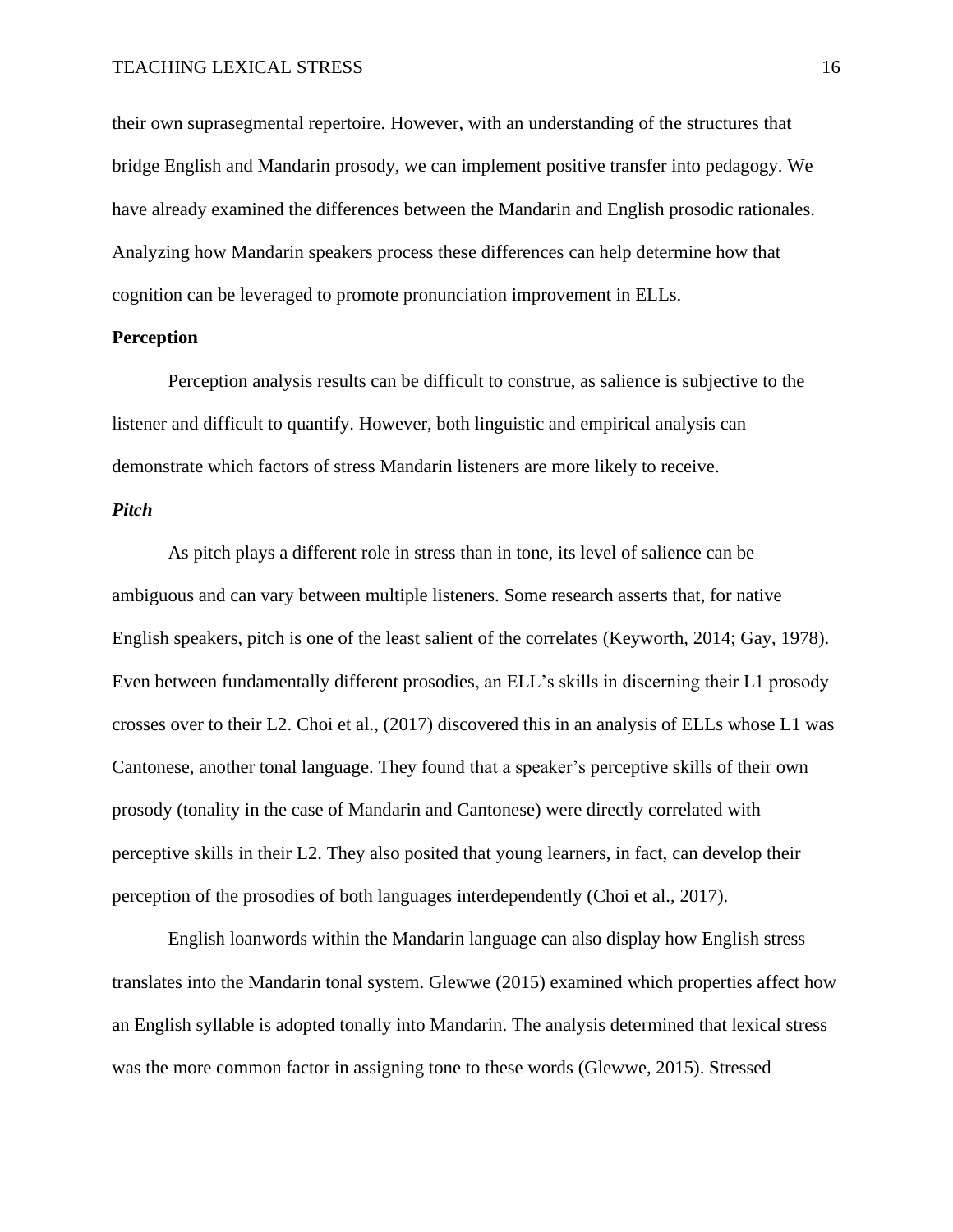syllables were most likely to be assigned the first tone, such unless they were in the final position, in which they were assigned falling tone (Glewwe, 2015). This is consistent with the pitch patterns of English stress as previously outlined; stressed syllables tend to carry the highest pitch and falling tone patterns are common expressions of finality in English (Fudge, 2016).

Therefore, just because tonal shifts are more frequent in Mandarin does not mean that they never occur in English. Aside from syllabic pitch raises, we also find intonational examples of pitch that resemble Mandarin tone contours. English declarative sentence structure tends to follow a falling tonal path, while interrogative sentence structure follows a rising path (Eady, 1982). A Mandarin speaker has, because of the tonality of their language, a deep awareness of the tonal repertoire that they can employ in English prosody. They must simply learn how to implement this tonal repertoire into their L2.

In the context of lexical stress, ESL instructors can focus on exaggerating pitch correlates in demonstrating or introducing the concept. By raising pitch or emphasizing the distinct falling sound of final stress, learners will have a familiar sound to imitate. However, the instructor can prevent negative transfer by making clear the integrational nature of stress as a pitch phenomenon within a word rather than one that pervades entire words. The presence of tonic/atonic disyllabic units in Mandarin can give students an understanding that these pitch contours do not belong in every syllable. By the time students grasp that the English lexicon is filled with multisyllabic words, the teacher will take that opportunity to make clear that some syllables receive this pitch raise, while others do not.

#### *Intensity*

According to Keyworth's (2014) analysis, intensity was the strongest cue for stress for Mandarin ELL listeners. Linguistically, the ambiguity over the role of stress in Mandarin makes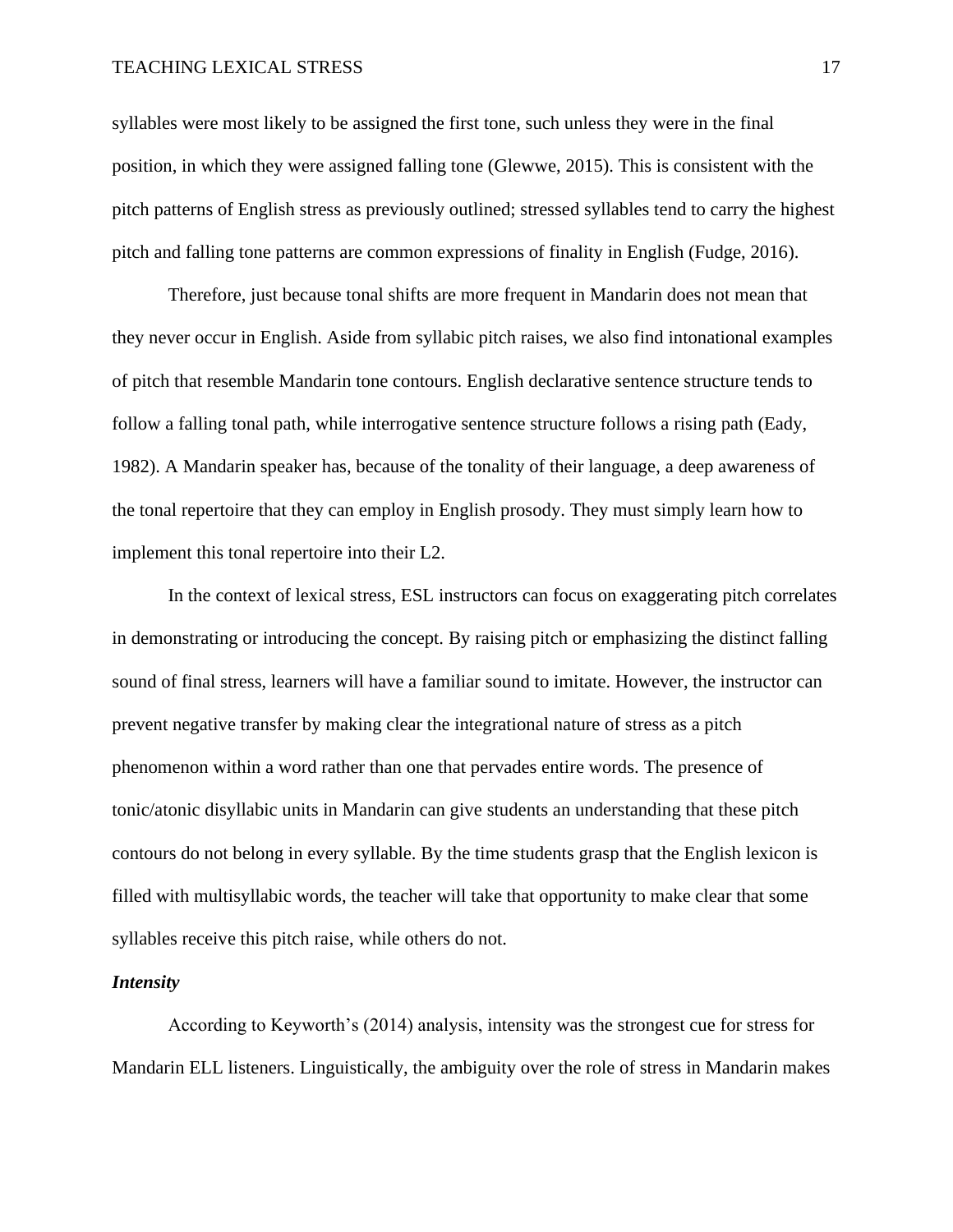it unclear what standard prosodic role intensity plays in Mandarin, though volume is obviously a concept not bound to any one language. Defining intensity as increased vocal effort may sound nebulous. However, pointing to the raised volume of stress as an important aspect creates a point of understanding that students will find simple and easily translatable.

### *Duration and Vowel Reduction*

Though Mandarin speakers have a pitch-based prosody, they are still able to process other stress correlates. Duration and concomitant vowel reduction are some of the most crucial stress correlates because of their obvious effect on phonemes. Lai (2008) used acoustic analysis to determine which stress correlates were most salient for Mandarin ELLs. He used recordings of the non-word "dada" to measure the perception strength of vowel quality, F0, and duration (Lai, 2008). The results demonstrated that beginners used duration as their primary way of assessing stress, while advanced speakers primarily relied on pitch (Lai, 2008). Vowel reduction tended to be the most reliable signal of stress for speakers of all levels (Lai, 2008).

Zhang and Francis (2010) assessed the perceptual weight of vowel quality by experimenting with the syllable "de-" of the noun/verb pair *de*sert/de*sert*. Using ambiguous stress, they would adjust either the vowel quality, pitch, duration, or intensity of "de-". Both English and Mandarin speakers were found to use vowel quality as their primary means of perceiving stress (Zhang & Francis, 2010). This aligns with research that describes segmental components as more salient than non-segmental even for tonal languages like Mandarin (Ye & Connine, 1999). Thus, despite the crucial role of pitch in Mandarin prosody, the difference between a long vowel such as [e] and a schwa [ə] will still be more readily recognizable than a pitch difference.

The Mandarin vowel inventory is quite different than English, with no tense-lax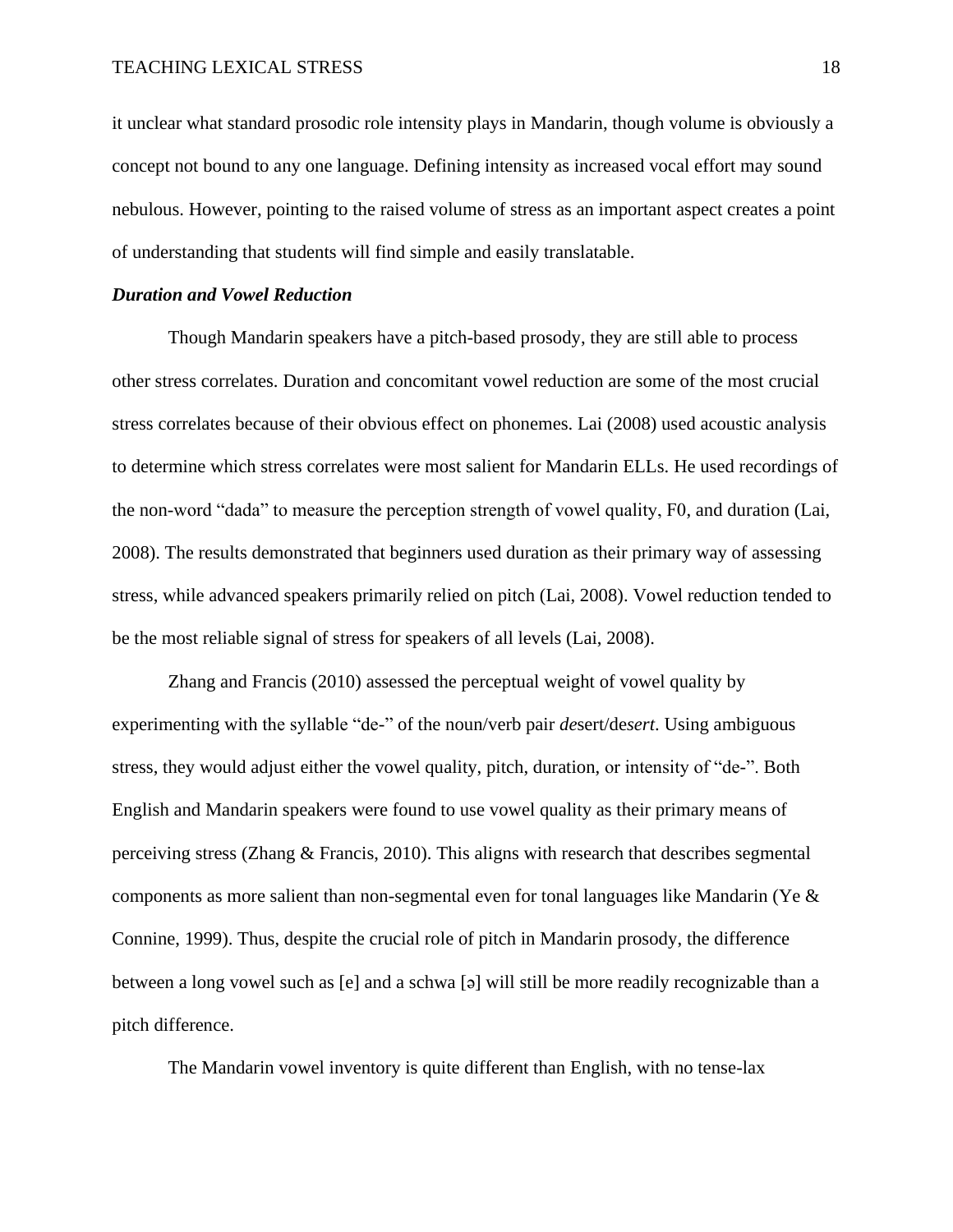distinctions and no vowel reduction. However, the foreign nature of the English vowel inventory (as exemplified in reduced vowels such as  $\lceil \varepsilon \rceil$  or  $\lceil \iota \rceil$ ) can contribute to the salience of the sounds (Zhang & Francis, 2010). Though this may seem like a burden on learners, the connection between prosody and vowel quality within English vowel reduction can make these syllables more salient. Through emphasizing the rhythmic nature of stress timing, empirical data shows that even beginning learners will be able to hear durational differences, especially with the scaffolding of the obvious vowel differences. The cumulative strength of pitch, duration, and vowel quality will work together to create a strong base for instructors wishing to introduce stress as a concept to their students.

#### *Stress Patterns*

In some studies, non-native English speakers have been found to be even better than native speakers at perceiving the significance of stress patterns, particularly in differentiating the trochaic/iambic dichotomy of English noun and verb patterns (Davis & Kelly, 1997; Yu & Andruski, 2011). Yu and Andruski (2011) found that Mandarin speakers were seen to have a bias towards comprehending iambic patterns first. Though Mandarin speakers obviously have no stress pattern system to pull from in their prosody, teachers can use the salient correlates of Mandarin syllables to enforce the stress placement of individual lexical items.

# **Production**

ESL instructors must be aware of not only how their students are perceiving lexical stress, but how they are able to reproduce the sounds and patterns that they hear. "China English" refers to the speech patterns of English that appear in Mandarin-speaking English learners (Wu, 2019). The overall suprasegmental gap between English and Mandarin creates "accentedness" that is often perceived as stronger than same-level speakers of different L1s (Crowther et al.,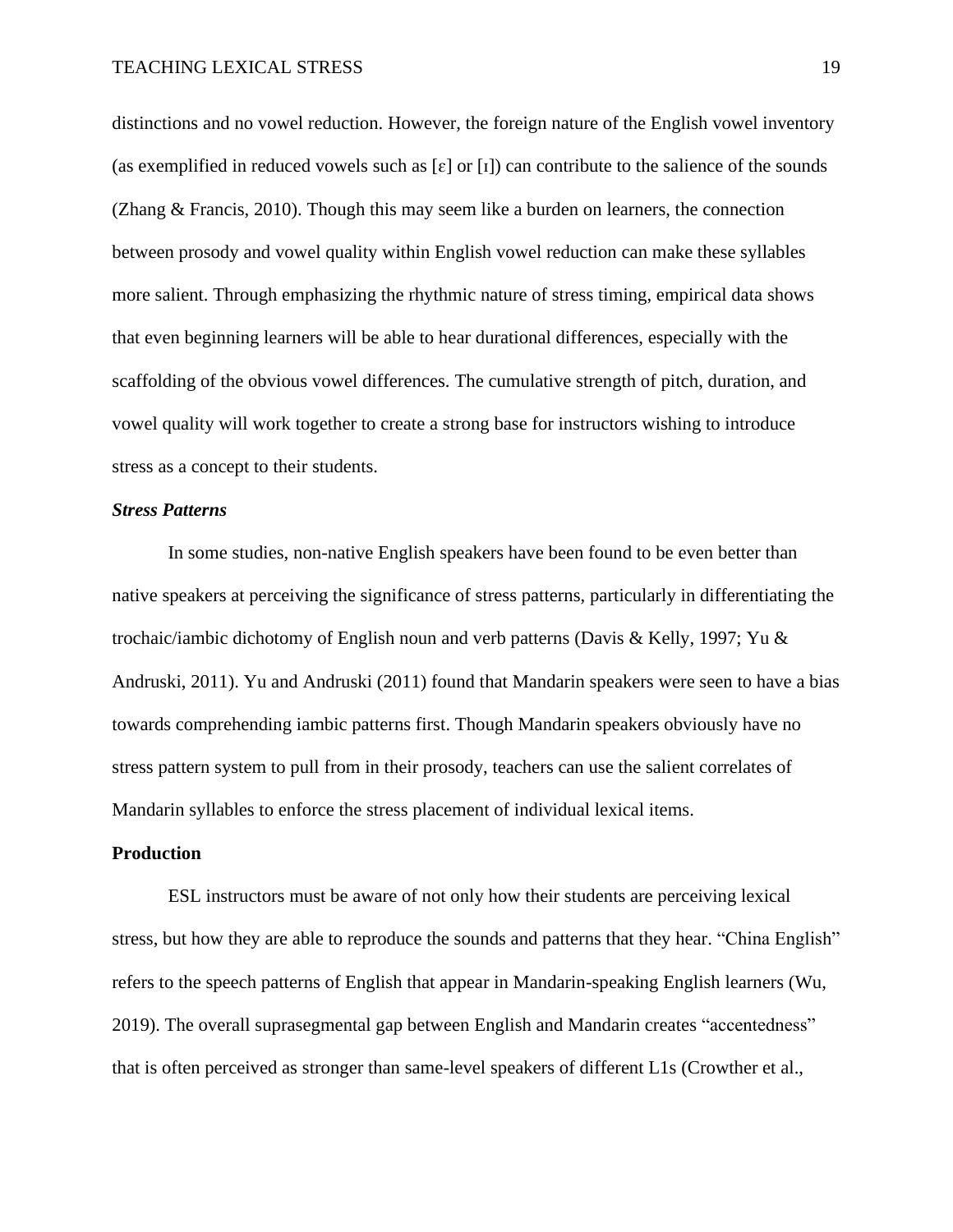2014; Zhang et al., 2008). However, the same scaffolds that can be used to create positive transfer and facilitate good stress perception can help Mandarin ELLs become better with pronouncing stress as well.

# *Pitch*

Keyworth (2014) found that Mandarin speakers tended to intensify pitch contrasts more than native speakers to produce lexical stress. This can be distracting or confusing for English listeners, especially if other correlates are ignored. Many speakers also show a tendency to assign a falling tone to all stressed syllables, which is, of course, not appropriate in all contexts in English (Zhang et al., 2008). However, others report monotone tendencies in reaction to the lack of tonality in English, which affects overall rhythm and obstructs comprehensibility (Wu 2019). Thus, the negative transfer of tonality seems to result in two output outcomes: The first, an "overcompensating" monotone in order to diminish tonality; the second, a "hypercorrective" overdone pitch contrast that can transpose stress with seemingly corresponding tones (first or fourth) (Wu, 2019; Keyworth, 2014).

If an instructor is making use of positive transfer of pitch in introducing stress, learners will not fall into the trap of understand English as a language where pitch is completely irrelevant. However, teachers should be careful in exaggerating pitch contrasts; these can be an effective way to draw attention to stressed syllables but should be emphasized in accordance with other factors. Instructors should also be wary of presenting stressed syllables as equivalent to the tones they can resemble, and rather trust in the emphasis of those pitch patterns to be salient to ELLs who will be accustomed to hearing them.

# *Intensity*

Keyworth (2014) found that for Mandarin speakers, stress does not exhibit as strong a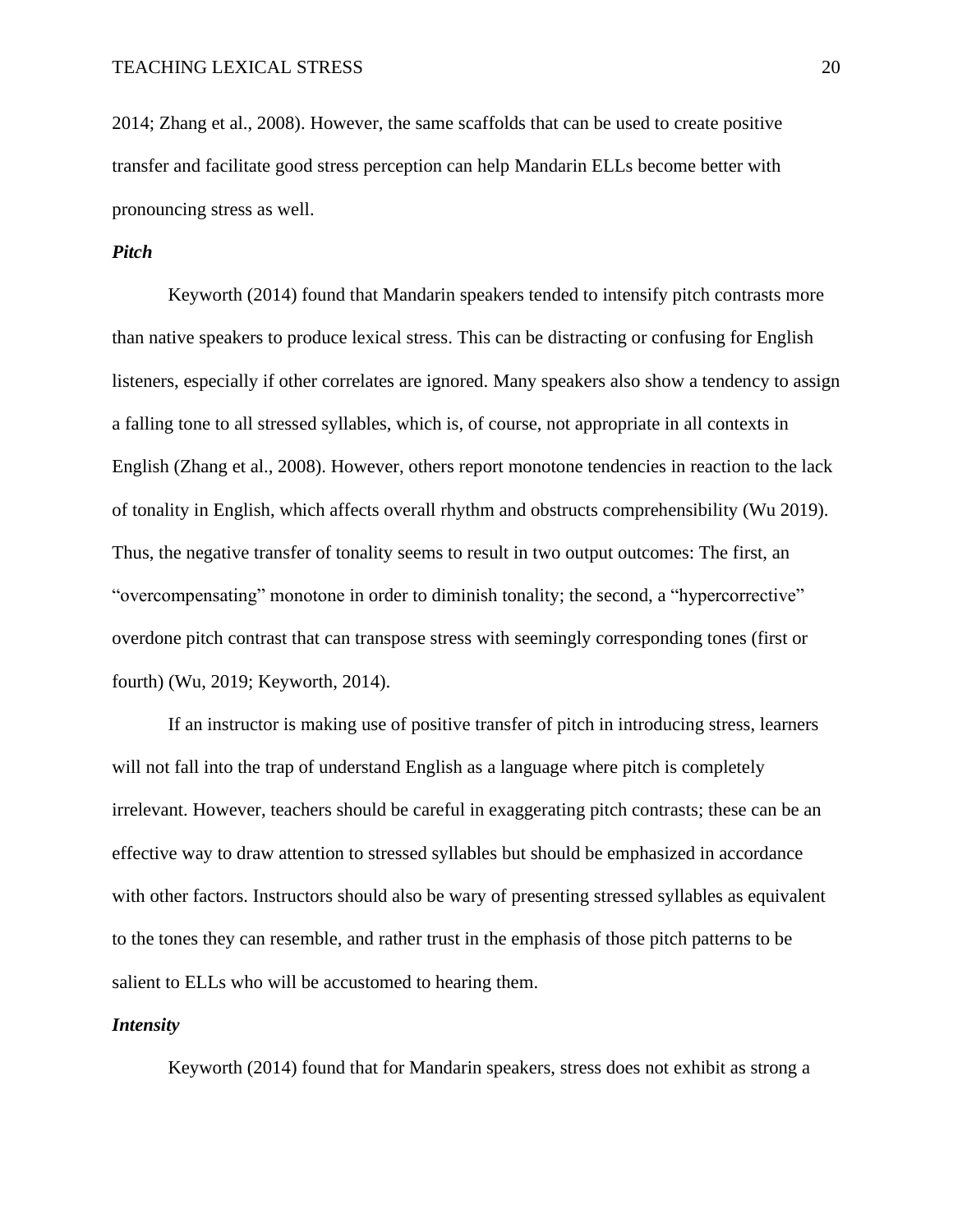contrast in intensity as English does. However, Wu's (2019) analysis demonstrated that the difference was not significant, and that Mandarin speakers are still capable of differentiating the intensity of stressed and unstressed syllables. Thus, the universal nature of "intensity" and "volume" as concepts makes them the correlates of stress with almost no negative transfer for instructors to avoid.

### *Vowel Reduction*

While Zhang and Francis (2010) showed that Mandarin speakers can perceive vowel reduction, they also found that this proficiency is not always paralleled in production. The participants in the study were able to accurately perceive the minimal pairs  $\lceil 1 \rceil$  and  $\lceil \varepsilon \rceil$  that discriminated the first syllable in the pair *de*sert/de*sert*, yet the same participants could not accurately produce those sounds (Zhang & Francis, 2010). In another study, Zhang et al., (2008) also observed that vowel reduction, even if it appears, is inconsistent. For stressed syllables, vowel duration often diminishes, with Mandarin speakers spending more time on consonant clusters, a phonological feature absent in Mandarin (Wu, 2019). Even once a speaker can comprehend the contrast of lexical stress, they may still have difficulty producing the stress they hear. Some positive transfer does emerge here, as the reduced vowel sound, or schwa, in English [ə], exists phonemically in Mandarin. Instructors must avoid pronouncing these syllables as stressed realizations to stay true to their [ə] form, and get students accustomed to its usage in English as a reduced vowel.

### *Stress Patterns*

Stress patterns are important for creating the rhythms of speech necessary for comprehensibility. The complexity and rigidity of English stress patterns make it difficult for Mandarin speakers to process, especially with the caveats and exceptions that breach more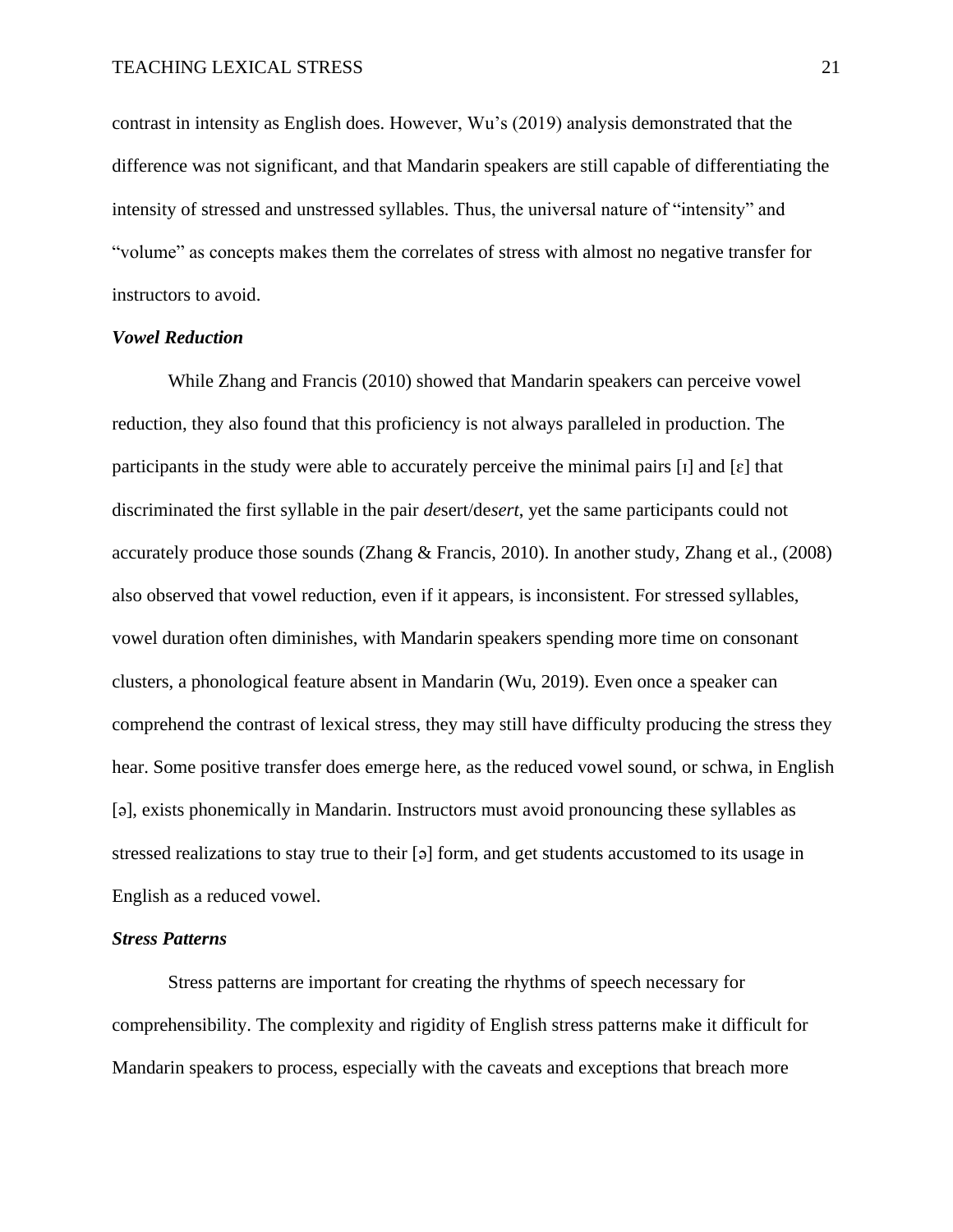predictable patterns such as nouns' tendency towards penultimate stress. As mentioned before, suffix shifts add on another confusing system to comprehend (Fudge, 2016; Sadat-Tehrani, 2017). Field (2005) found that stress affects intelligibility more intensely when misplaced in a later syllable than when misplaced earlier in a word. English instructors can make use of the heightened awareness of existing stress patterns to point out words that disobey those patterns as unique. Metalinguistic information about which suffixes causes shifts (-al, -ity, etc.) and which do not (-ful, -ness, etc.) can also be useful as long as it is scaffolded as to not overwhelm the students.

# **Implications for the ESL Classroom**

# **Fundamentals of Prosody Instruction**

Teachers will struggle to make use of positive transfer in the classroom without some knowledge of SLA-supported effective practice. Ultimately, this research is not to provide the perfect activities to make Mandarin-speaking ELLs perfect stress communicators. However, SLA theory can provide insight into pedagogical practices that are more conducive to implementing positive transfer.

# **Implicit Instruction**

Much of the discussions surrounding prosody instruction seek to reconcile CLT demands for implicit instruction with the supposedly fringe, explicit discipline of pronunciation instruction. The research of most second language acquisition experts agrees that stress, like all pronunciation, is best taught in integration with other aspects of the languages (Darcy, Ewert, & Lidster, 2012; Sadat-Tehrani, 2017). Implicit methods regard pronunciation as an important subskill within the broader skill of speaking. Teachers cultivate the learners' speaking skills by accompanying pronunciation with other vital sub-skills, like fluency and accuracy.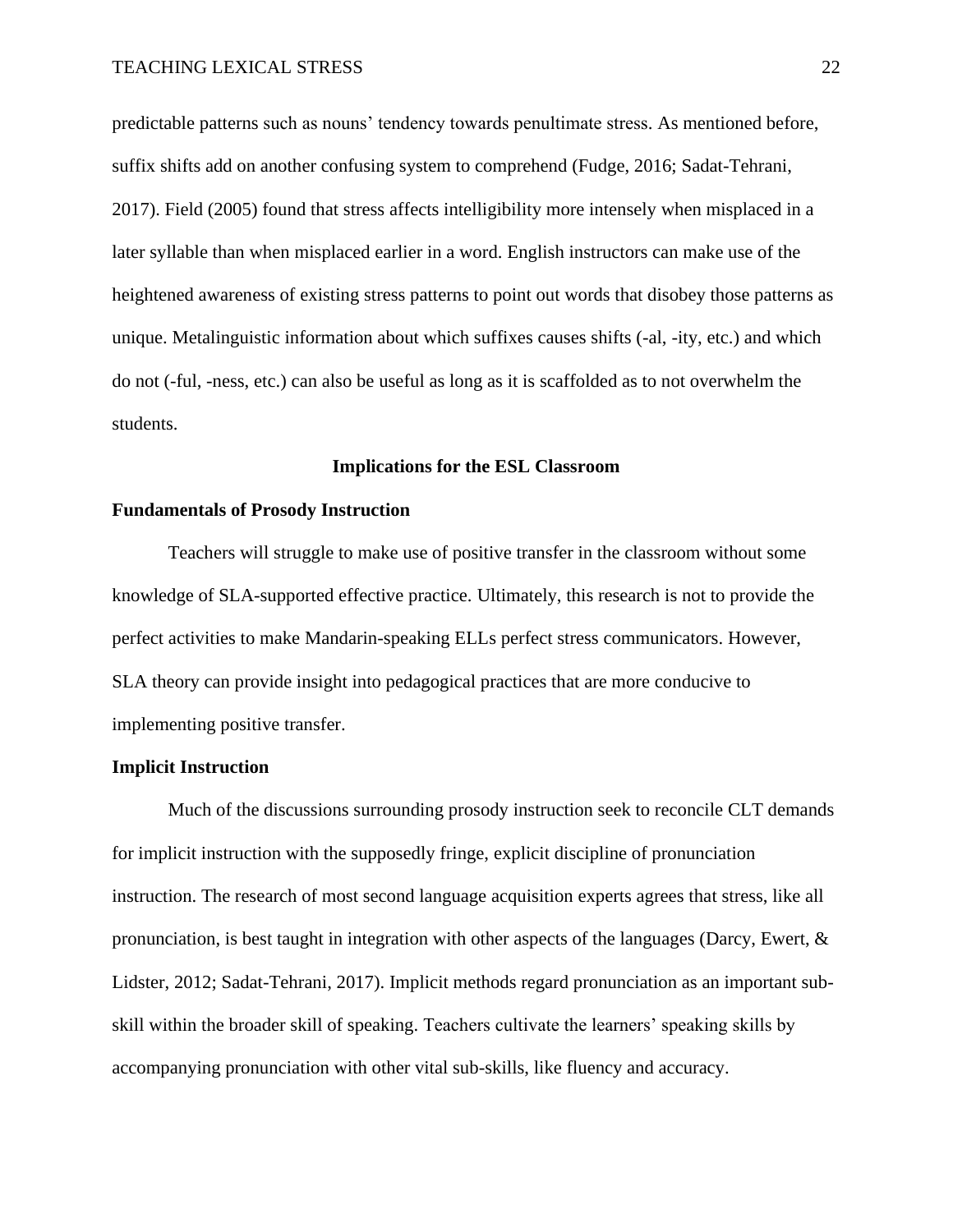DeKeyser (1998) stated that pronunciation was "immune to all but the most intensive forms-focused treatments" (p. 43). Some argue that in the context of Mandarin, a language with no defined, lexically significant concept of stress, explicit explanation is ideal (Sadat-Tehrani, 2017). I acknowledge that in the context of the Mandarin prosodic system, some formal, explicit information on lexical stress may be necessary to offer students who are attempting to better grasp the concept (See Appendix: Stress Placement PPP). However, the implicit methods of CLT not only revived suprasegmental instruction into the broader ESL consciousness but created the classroom environment where teaching stress can thrive. Regardless of which activities a teacher uses, or how explicitly they describe rules surrounding stress, in order to help students take notice of positive transfer, it cannot be taught in a vacuum as a mere set of rules, but within broader context.

### *Focus on Form*

"Focus on Form" is a popular philosophy of implicit instruction that expressly focuses on drawing attention to troublesome structures for ELLs to make them more salient. To promote overall communicative effectiveness, the instructor will "zoom in" on a specific problem, such as stress, that may be inhibiting that effectiveness (Isaacs, 2009). Saito and Saito (2017) propose that this attention-enhancing take place primarily before and after a main task. This provides for a broader context for stress, so that instructors can present it as a relevant part of communication, and not a fringe issue. For further information on Focus on Form methodology, see Appendix: Task-Based Language Teaching and Appendix: Auditory Priming.

Gestures can be useful tools in helping instructors emphasize positive transfer in acoustic correlates. Smotrova (2017) discusses the effects of coordinating "kinesic" stress (stretching a rubber band, clapping, flicking the hand, etc.) with actual linguistic stress. Experimentation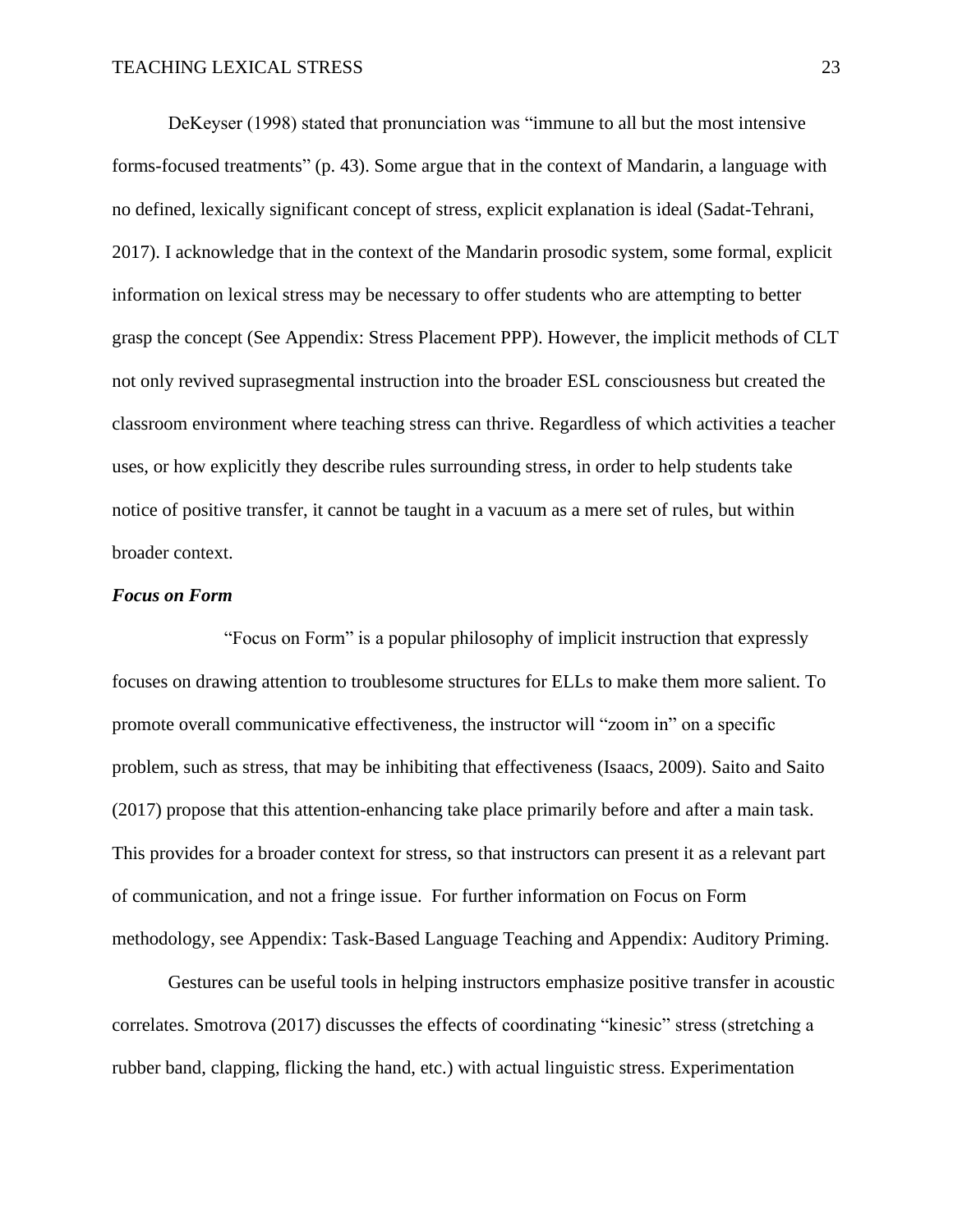shows that students then create "catchments" out of these gestures by using them as a "mediational tool" (Smotrova, 2017, p. 75) for reiterating stress. When paired with exaggerated stress correlates, such as raised pitch or volume, these can help instructors reinforce these features as concepts already within their suprasegmental repertoire (Smotrova, 2017). Altogether, imitation is an effective format for encouraging learners to take notice of difficult patterns such as lexical stress (See Appendix: The Mirroring Project and Appendix: Jazz Chants).

### **Feedback**

Encouraging and corrective feedback are vital components of SLA, and integral in enforcing our students' confidence in the positive transfer that they can utilize in learning stress. Pennington (1989) writes of feedback as essential to properly teaching prosody. Any technique that instructors employ to teach stress must factor in feedback. Encouraging feedback can build learners' confidence in the positive transfer and correct perceptions of stress. Corrective feedback, on the other hand, helps students avoid negative transfer and incorrect assumptions about stress and draws their attention towards the correct form (See Appendix B).

# **Technology Integration**

Twenty-first century computer accessibility rushed new "listening" technology into the classroom. These programs can offer valuable support in helping students produce stress correctly, especially if they face accentedness even after mastering stress perception. Automatic Speech Recognition (ASR) programs have become a topic of interest in prosody-teaching, from specialized programs like *Praat* to mainstream programs such as *Siri* and *Google Assistant* (O'Brien et al., 2018)*.* However, many of these programs are either too technical for practical classroom implementation, or too simple to have any algorithm that properly picks up on lexical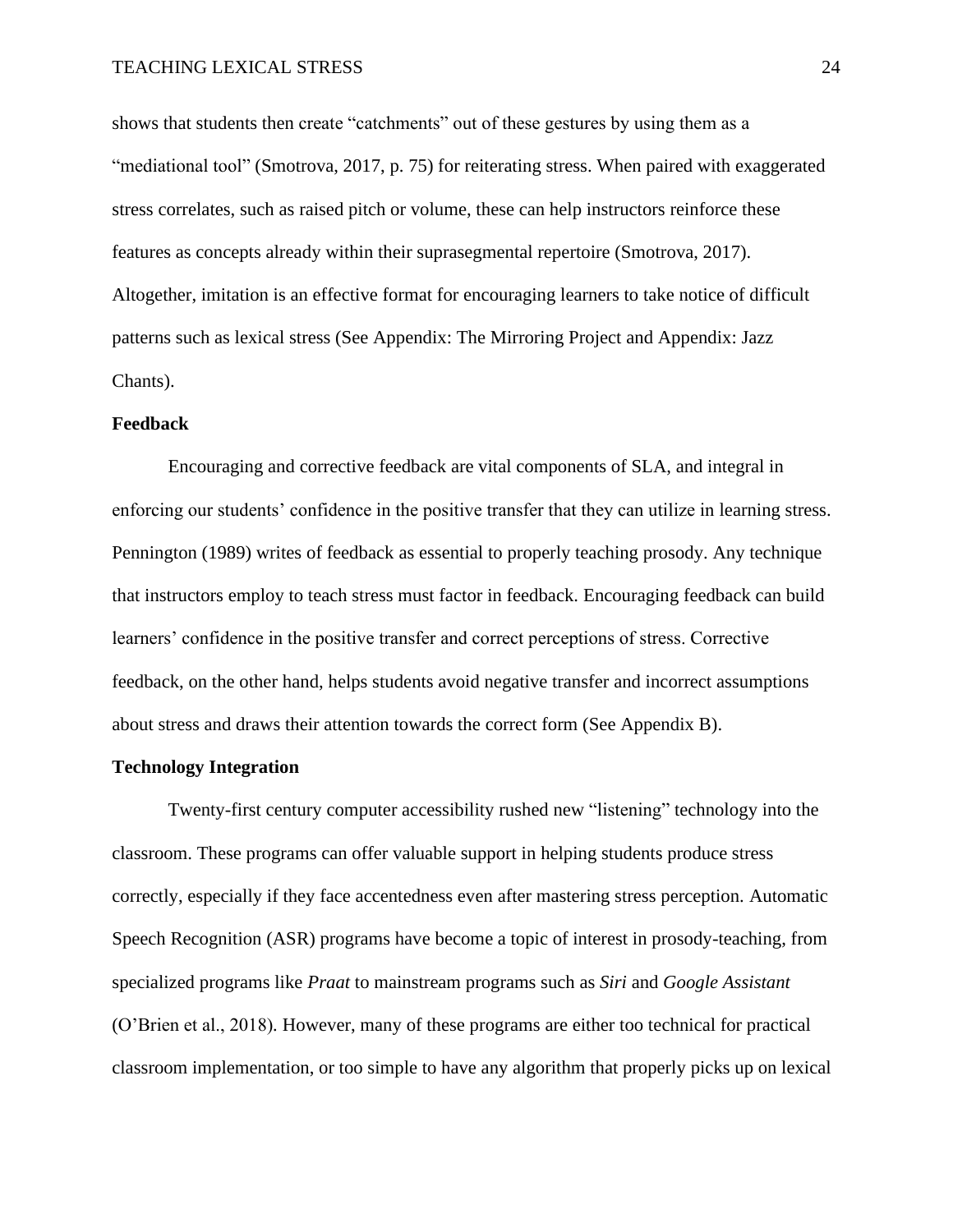stress (O'Brien et al., 2018). A lack of sound databases with the resources to provide good feedback is also a problem when considering the usage of such devices (O'Brien et al., 2018).

Lee et al., (2017) address such feedback concerns by developing a software-based feedback system which predicts how they should adjust stress. Stress detection operated on 84% accuracy and feedback prediction operated on 96% accuracy (Lee et al., 2017). The program gives lexical stress feedback in the context of greater sentential stress patterns, and students' overall stress production improved (Lee et al., 2017). Nevertheless, this program used sound databases catering to Korean-speaking ELLs, which could address transfer issues irrelevant or unrelated to a primarily Mandarin-speaking classroom.

### **Social Implications**

Teaching prosodic features such as stress involves not only reconciling between two linguistic system, but two cultural systems as well. Pennington (2019) in revisiting her "topdown" approach to pronunciation teaching, discusses the sociological and psychological aspects of the process. Because pronunciation starts as an all-encompassing process, she argues that it then becomes a role to play, expanding and shifting students' identities (Pennington, 2019). She describes that when learners have, through friendship or celebrity, a good rapport with the L2 speaker that they imitate, they feel comfortable entering that role. She also, considering technological advances in pronunciation training, emphasizes the need of face-to-face interaction in promoting this relational method of teaching (Pennington, 2019).

However, the deep social nature that goes into prosody instruction is dependent on a communicative, interaction-based classroom environment. For Mandarin-speaking ELLs, their East Asian background often makes this pedagogical environment seem just as foreign as the novel linguistic environment. Rhodes (2017) discusses how to navigate CLT around Confucian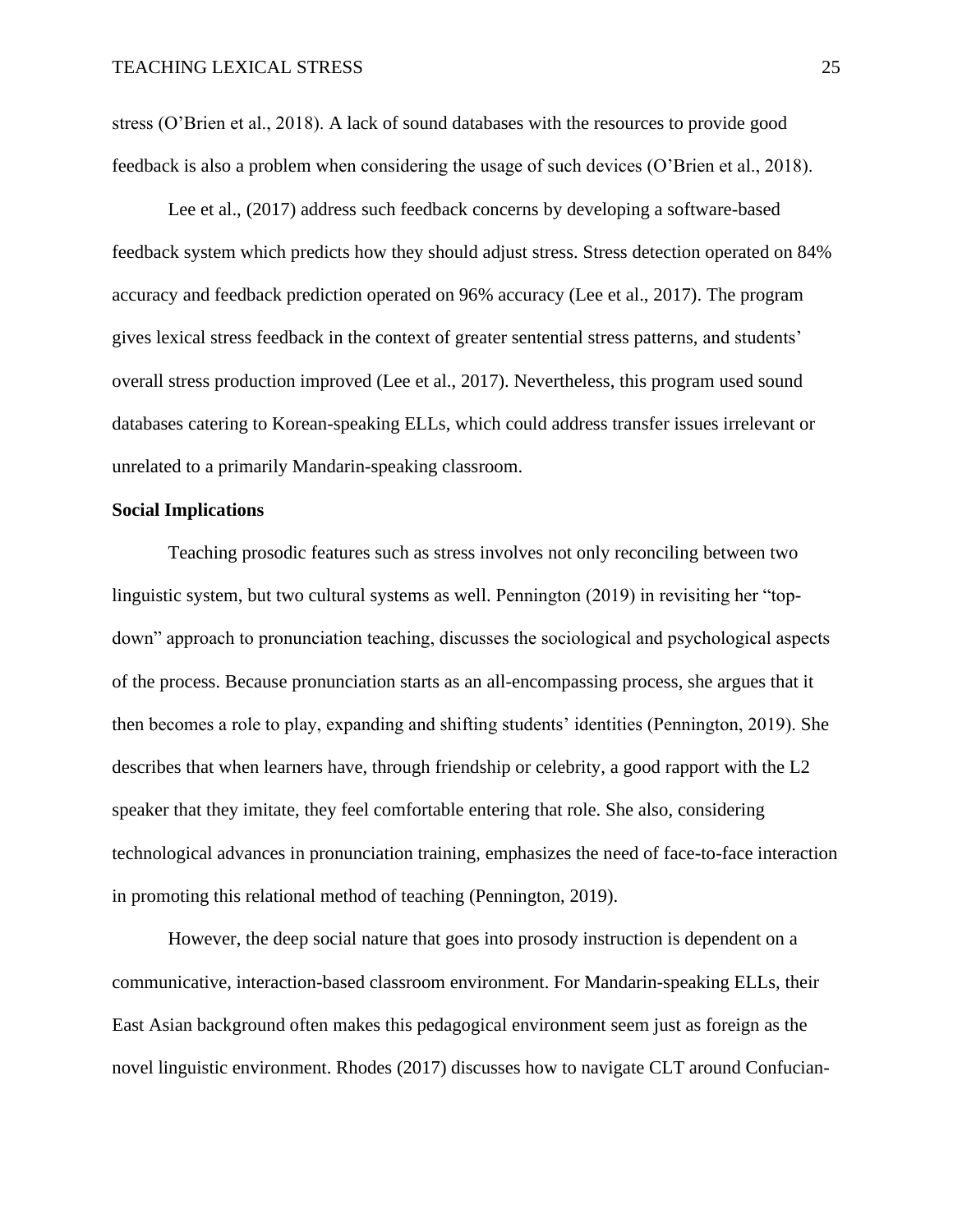style pedagogy that most Mandarin-speaking students are accustomed to. Many students from this background may feel too shy to participate in the communicative activities that are vital to learning lexical stress. Being supportive and encouraging with feedback or even encouraging students to compare their performance with one another first can help ease this discomfort by putting the burden of "saving face" on yourself, rather than them. Altogether, remaining mindful of the student's concerns in the classroom will help instill within them that they can acquire lexical stress.

# **Synthesis**

There is no lack of information, both pedagogical and linguistic, on the interaction between the English stress system and the Mandarin tonal system in the classroom. As future ESL teachers, we must not only be able to display how this linguistic knowledge can be well implemented in ESL pedagogy, but also provide good strategies for making better communicators out of our future students. Through a provided outlook that emphasizes positive transfer over negative, we can create a philosophy of teaching stress that involves three core considerations: pitch transference, vowel awareness, and communicative learning.

# **Pitch Transference**

Demonstrating the shared suprasegmental features of English and Mandarin are key to presenting new prosodic concepts like lexical stress. As intensity relies on vocal strength or volume, it involves acoustic properties common across all languages, and is thus an easy correlate to emphasize. However, pitch and vowel reduction are key correlates that are typically seen as drastically different between the two languages and must receive special attention.

Instructors should integrate the raised pitch of stressed syllables as concepts that their Mandarin-speaking students will understanding. Some metalinguistic information regarding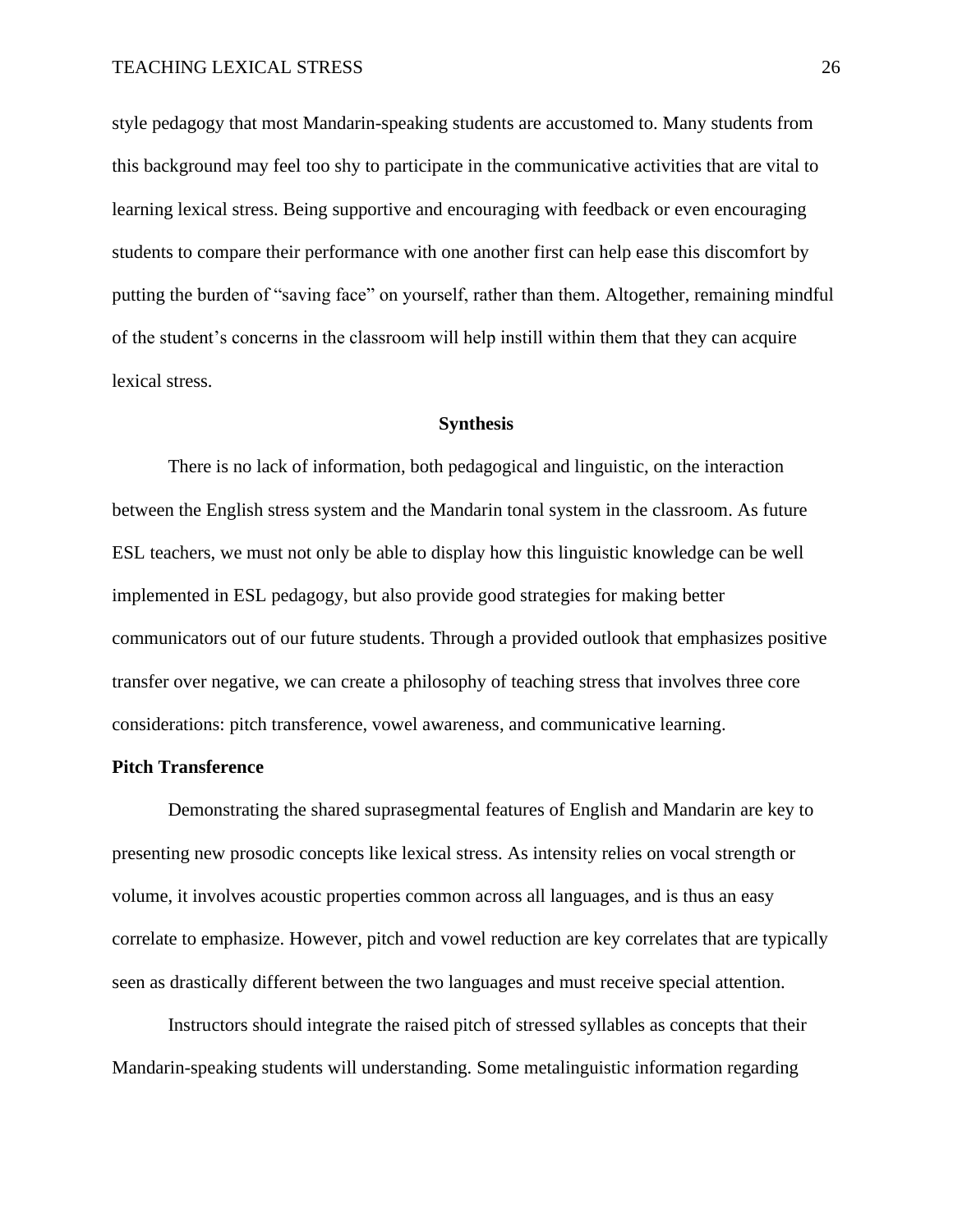pitch may be helpful to make clear to the students that the pitch raises that they are hearing are definite markers of stress. It will not be too overwhelming to describe stressed syllables as higher or remarking that the final syllable falls in pitch when stressed. To prevent negative transfer such as the conflation of stress and tone, instructors will continue to provide authentic input for the students that makes clear the variety of contours that emerge within the higher F0 of English stress.

# **Vowel Awareness**

Keeping in mind research pointing to vowel reduction as the most salient stress correlate (Zhang & Francis, 2010; Lai, 2008), vowel reduction patterns should be the primary factor to aid students with the direct stress of discrete lexical items. As duration is key within this process, these two correlates can be categorized together. Teachers can use the presence of the schwa [ə] as a Mandarin phoneme as a bridge toward the English role of the schwa as a short, unstressed vowel. Because of segmental differences between the Mandarin and English vowel systems, supplemental instruction involving minimal pairs between tense and lax vowels can also be helpful in assisting this process. Through building students' awareness of English vowel phonemes, teachers can use the familiarity of the schwa [ə] as a point of contrast against the vowels that are unfamiliar to Mandarin speakers. This contrast will use a familiar vowel against the backdrop against stressed vowels and help create comprehensible stress maps of individual words. These contrasts will then reinforce the stress patterns that will begin to emerge for the students and help them recall words with odd stress patterns.

#### **Communicative Learning**

Teachers can find a varied, albeit limited, array of techniques and methods for teaching prosodic features. However, to select activities that can best direct students' attention to positive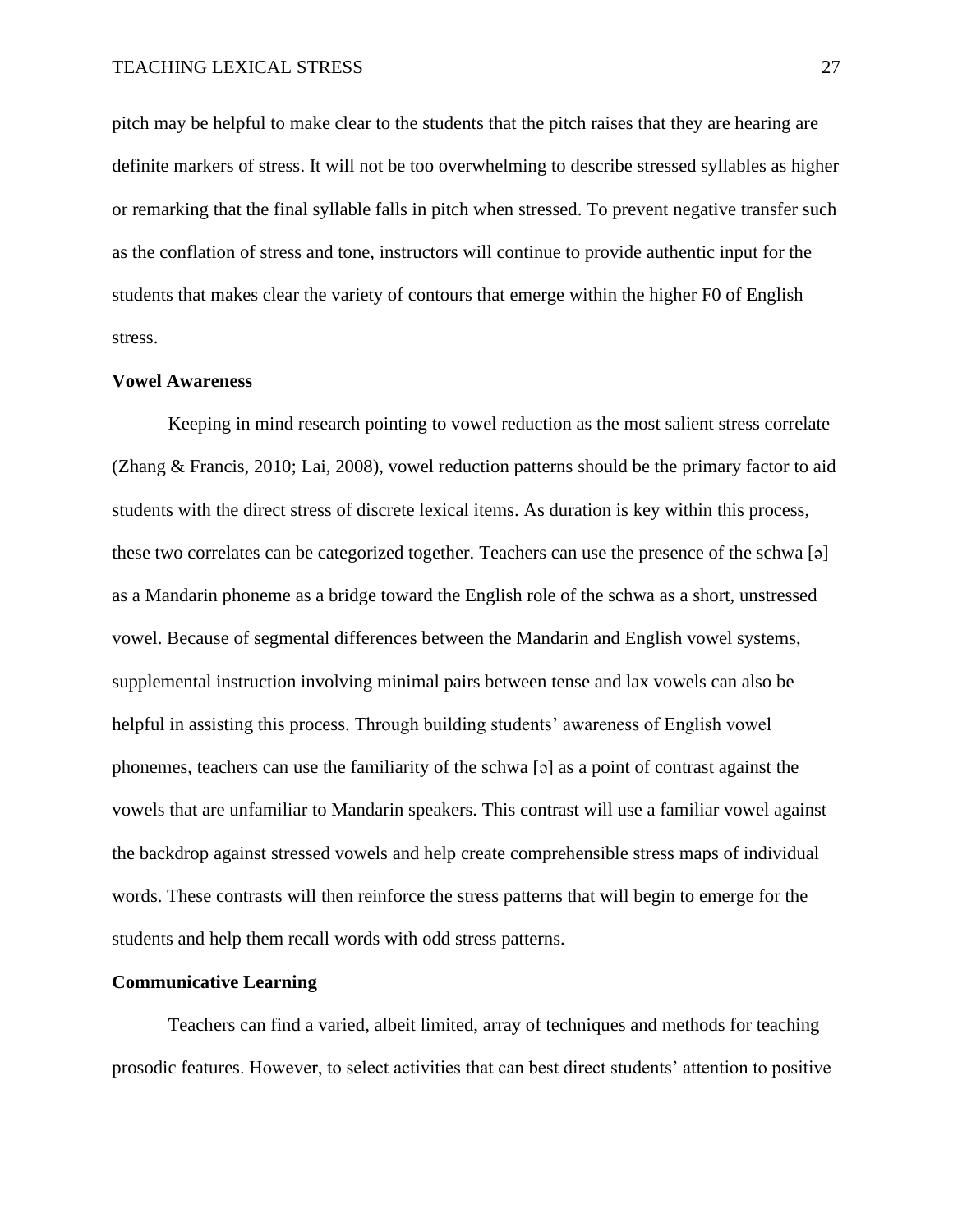transfer, teachers should ground their teaching in a communicative basis. Communicative methods involve learning *to use* a language rather than merely learning *about* a language. This mindset helps reinforce the idea that lexical stress is not an entirely alien concept for the learner to analyze with no context. An intelligent Mandarin-speaking student could have the academic, written vocabulary to comprehend the earlier pages of this thesis and learn thorough details about English stress. However, the student could still have serious issues perceiving or producing stress; they have only learned content and have not truly acquired the language.

Oftentimes, criticism towards CLT tackles its supposed negligence of targeting troublesome language structures. If this were the case, then it would be of no use in this formfocused context of teaching lexical stress. However, "focus on form" segments allow for these structures to receive the attention they need. Focus-on-Form CLT thus emerges as the best way to introduce stress to Mandarin ELLs, with both an emphasis on improving understanding on a target form as well as an approach that promotes language acquisition rather than content cramming.

### **Conclusion**

The disconnect between Mandarin tonality and English stress creates a daunting environment for ESL teachers to teach stress. We have examined a proper understanding of both systems to not only battle this fear but deepen an understanding of the vital role prosody plays in communication. After examining the fundamentals of each prosodic system, pitch arises as a prominent feature in both systems. Analysis of perception transfer demonstrated how the pitch raises of English stress bridge the gap between the two systems, as well as how vowel reduction stands salient for native and non-native listeners alike. Production transfer patterns demonstrated the difficulties that Mandarin ELLs can have in mimicking duration and pitch patterns as well as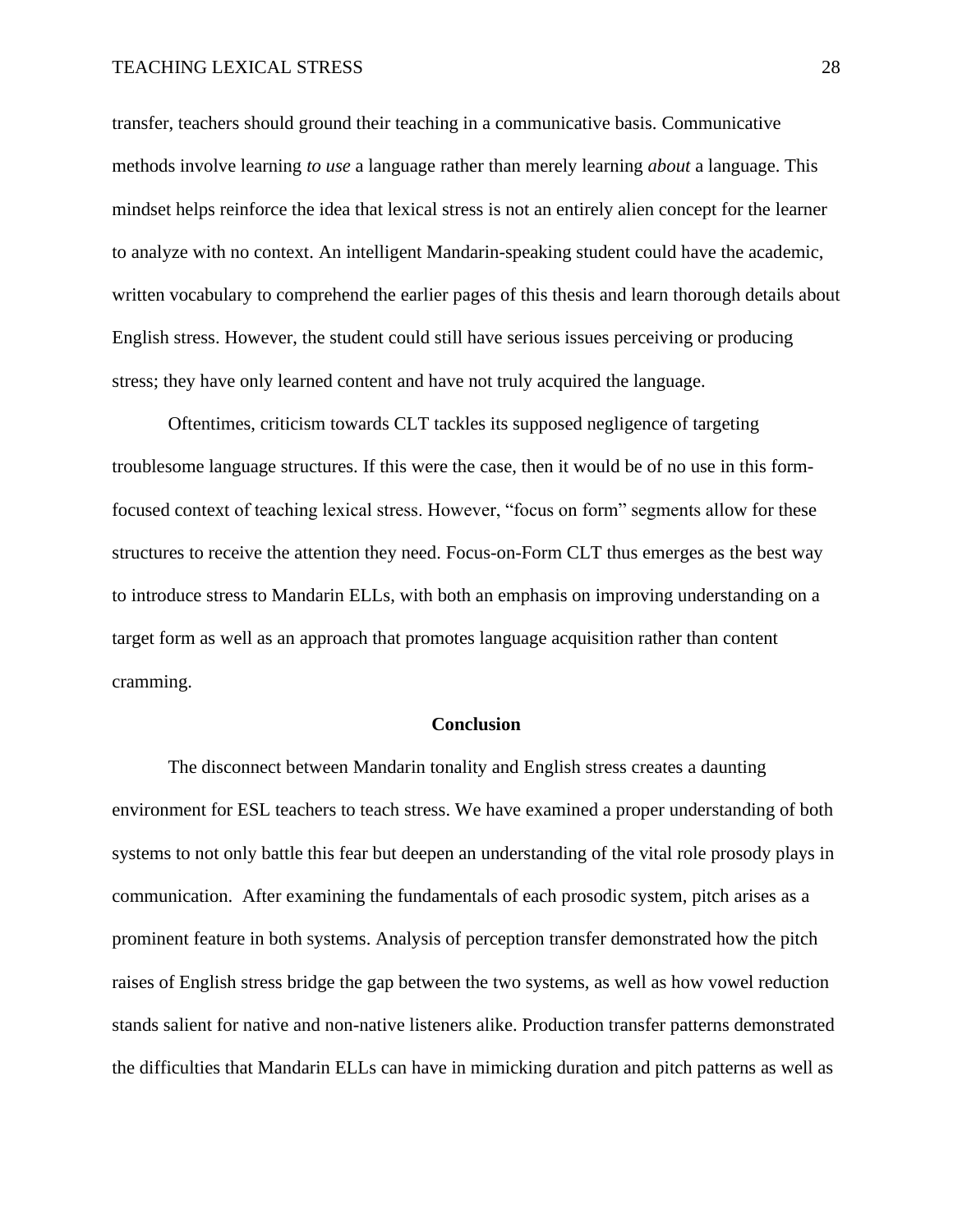understanding the complexity of English stress placement. English teachers use a mix both typical perception strengths (often overlooked in favor of linguistic differences) and production weaknesses to find what to emphasize and pay attention to in their teaching. Upon this crucial information about both prosodic systems, we examined effective pedagogical frameworks to build upon linguistic understanding. Creating a classroom that enacts implicit instruction helps Mandarin conceptualize stress beyond explicit rule lists and notice stress patterns on their own.

Altogether, we have assessed the linguistic factors and principles that can help ESL teachers give their Mandarin-speaking students a communicative edge by better understanding lexical stress. Further research should explore how ESL teachers can better other important features in prosody such as sentential stress and intonation, as a holistic prosody instruction is what provides the skills that ELLs will need to advance their intelligibility. A more "common ground" mentality in future research towards other aspects in Mandarin transference (segmental phonetics, syntax, pragmatics, etc.) would be beneficial for ESL teachers to see their students through the lens of positive transfer.

Further experimentation should also address the effectiveness of various methodologies and activities in implementing positive transference awareness. As ESL teachers, we must continually test and research our methodologies to ensure that students are leaving the classroom equipped to use the language we are giving them. Ultimately, mindfulness of the linguistic, cultural, and social contexts of our students, through whatever theories or practices that entails, is the driving force behind improving ESL practice for our future students.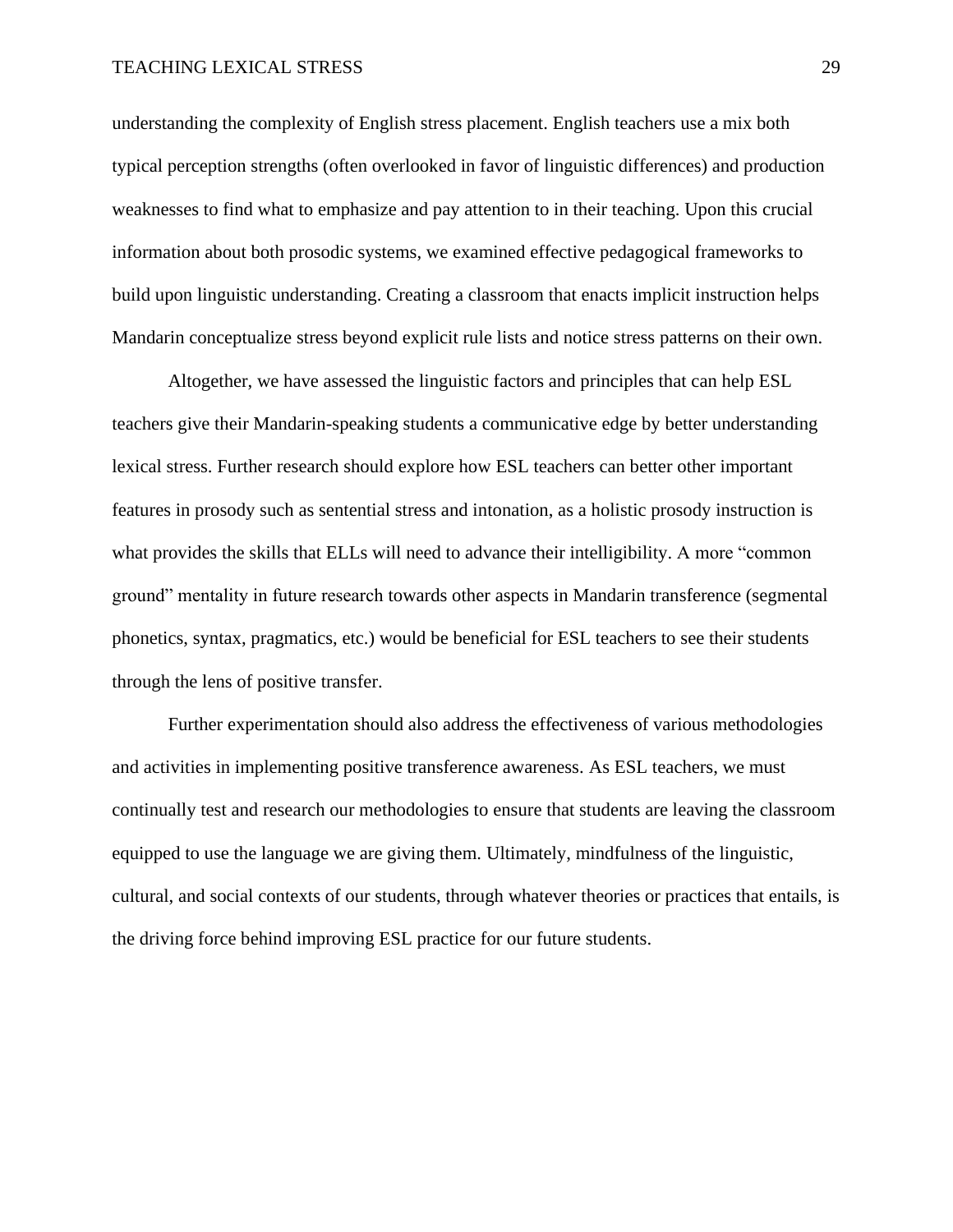### **References**

- Choi, W., Tong, X., & Singh, L. (2017). From lexical tone to lexical stress: A cross-language mediation model for Cantonese children learning English as a second language. *Frontiers in psychology*, *8,* 492.
- Chu, M., Wang, Y., & He, L. (2003). Labeling stress in continuous mandarin speech perceptually. In Proceedings of the 15th International Congress of Phonetic Sciences (pp. 2095-2098).
- Crowther, D., Trofimovich, P., Saito, K., & Isaacs, T. (2015). Second language comprehensibility revisited: investigating the effects of learner background. *TESOL Quarterly*, *49* (4), 814-837.
- Cutler, A. (1986). Forbear is a homophone: Lexical prosody does not constrain lexical access. *Language and speech*, *29* (3), 201-220.
- Darcy, I., Ewert, D., & Lidster, R. (2012). Bringing pronunciation instruction back into the classroom: An ESL teachers' pronunciation "toolbox". Proceedings of the 3rd Pronunciation in Second Language Learning and Teaching Conference.
- Davis, S. M., & Kelly, M. H. (1997). Knowledge of the English noun–verb stress difference by native and nonnative speakers. *Journal of Memory and Language*, *36*(3), 445-460.
- DeKeyser, R. (1998). Beyond focus on form. Focus on form in classroom second language acquisition, 42-63.
- Eady, S. J. (1982). Differences in the F0 patterns of speech: Tone language versus stress language. *Language and Speech*, *25*(1), 29-42.
- Field, J. (2005). Intelligibility and the listener: The role of lexical stress. *TESOL Quarterly*, *39*(3), 399-423.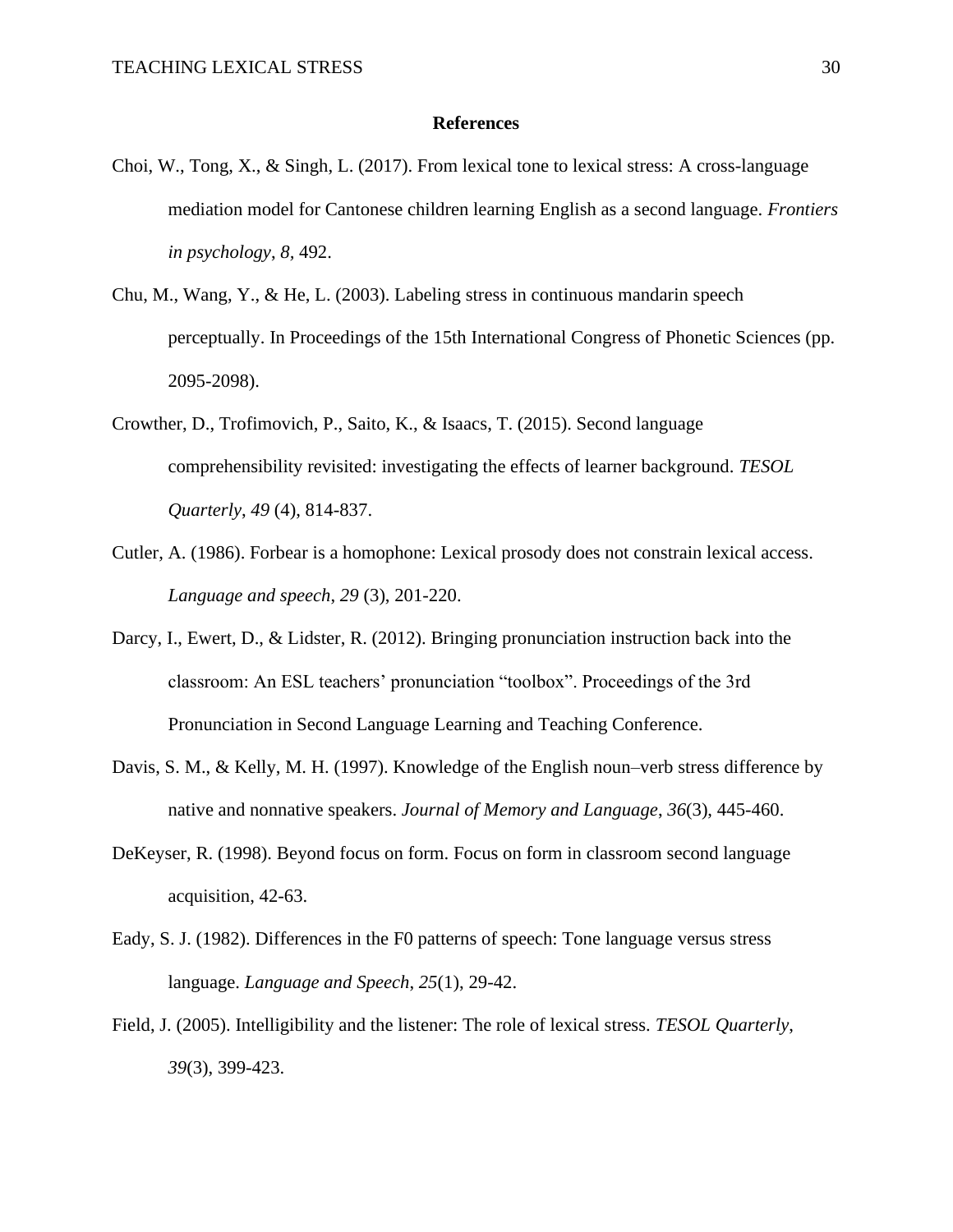Fudge, E. C. (2016). *English word-stress*. Abingdon, Oxon: Routledge. doi:10.4324/9781315674810

- Gay, T. (1978). Physiological and Acoustic Correlates of Perceived Stress*. Language and Speech*, *21*(4), 347–353.<https://doi.org/10.1177/002383097802100409>
- Gilbert, J. B. (1984) *Clear speech: pronunciation and listening comprehension in American English* (1st edition). New York: Cambridge University Press.
- Glewwe, E. (2015). Tonal assignment in English loanwords in Mandarin Chinese (Doctoral dissertation, UCLA).
- Graham, C. (1978). *Jazz chants*. New York: Oxford University Press.
- Isaacs, T. (2009). Integrating form and meaning in L2 pronunciation instruction. *TESL Canada Journal*, *27*(1) 1-12.
- Jongman, A., Wang, Y., Moore, C. B., & Sereno, J. A. (2006). *Perception and production of Mandarin Chinese tones* (pp. 209-217).
- Jung, Y., Kim, Y., & Murphy, J. (2017). The role of task repetition in learning word-stress patterns through auditory priming tasks. *Studies in Second Language Acquisition*, *39*(2), 319-346.
- Keyworth, P. R. (2014). A cross-linguistic study of lexical stress shifts in level  $1$  [+ cyclic] derivations. In Proceedings of Meetings on Acoustics 167ASA (Vol. 21, No. 1, p. 060001). Acoustical Society of America.
- Lai, Y. (2008). Acoustic realization and perception of English lexical stress by Mandarin learners (Doctoral dissertation, University of Kansas).
- Lee, G. G., Lee, H. Y., Song, J., Kim, B., Kang, S., Lee, J., & Hwang, H. (2017). Automatic sentence stress feedback for non-native English learners. *Computer Speech & Language*,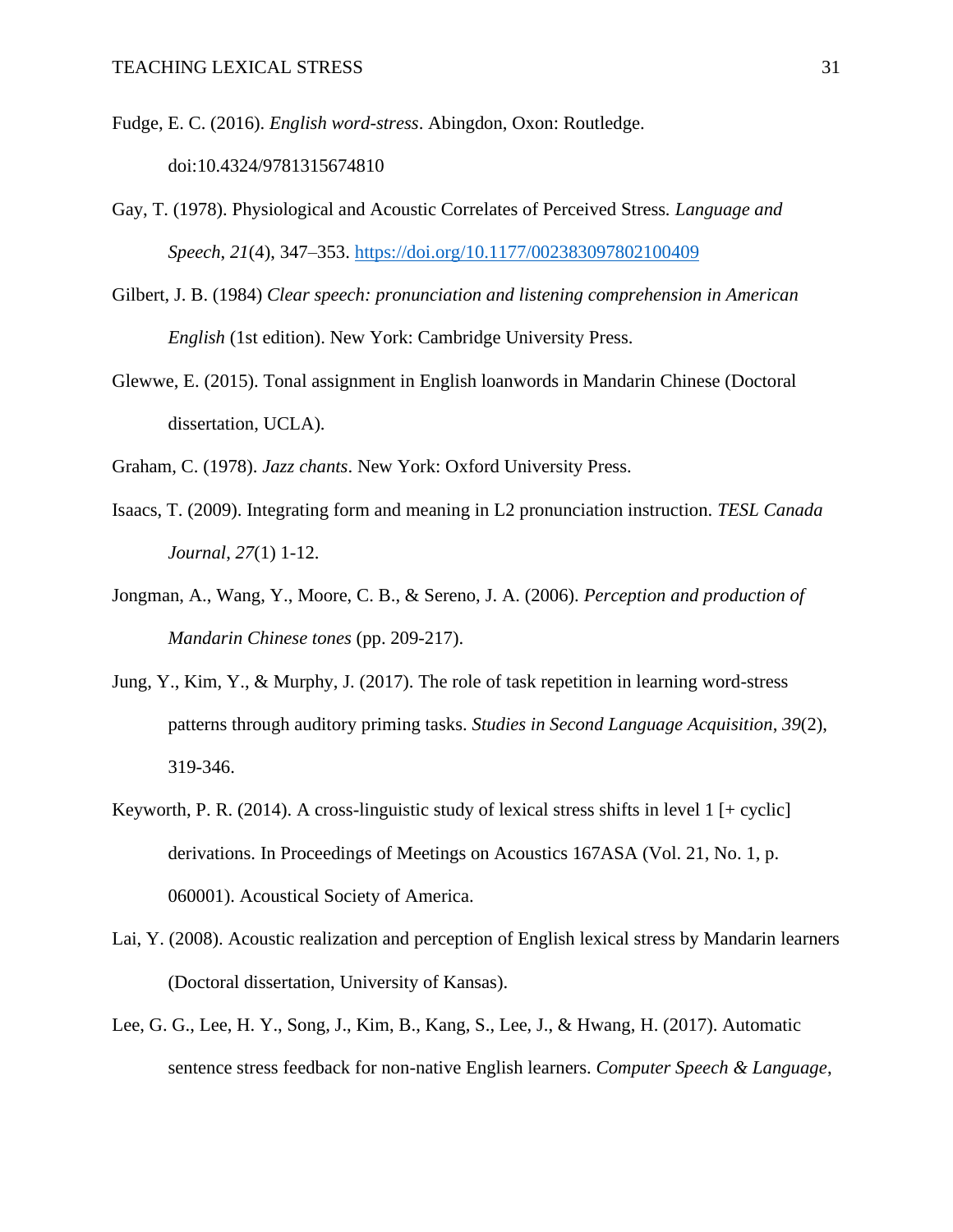*41*, 29-42.

- Malins, J. G., & Joanisse, M. F. (2010). The roles of tonal and segmental information in Mandarin spoken word recognition: An eyetracking study*. Journal of Memory and Language*, *62*(4), 407-420.
- McAndrews, M. (2019). Short periods of instruction improve learners' phonological categories for L2 suprasegmental features. *System*, *82*, 151-160. doi: 10.1016/j.system.2019.04.007
- Murphy, J., & Baker, A. A. (2015). History of ESL pronunciation teaching. *The handbook of English pronunciation,* 36-65.
- Nair, R., Krishnasamy, R., & De Mello, G. (2017). Rethinking the teaching of pronunciation in the ESL classroom. *The English Teacher*, *14*.
- O'Brien, M. G., Derwing, T. M., Cucchiarini, C., Hardison, D. M., Mixdorff, H., Thomson, R. I., Strik, H., Levis, J. M., Munro, M. J., Foote, J. A., & Levis, G. M. (2018). Directions for the future of technology in pronunciation research and teaching. *Journal of Second Language Pronunciation*, *4*(2), 182-207.
- Pennington, M.C. (1989) Teaching pronunciation from the top down. RELC Journal, *20*(1): 20– 38.
- Pennington, M.C. (2019). 'Top-Down' Pronunciation Teaching Revisited. *RELC Journal*, *50*(3), 371–385.<https://doi.org/10.1177/0033688219892096>

[pitch contours of mandarin tones]. (n.d.)

<http://web.mit.edu/jinzhang/www/pinyin/tones/index.html>

Rhodes, C. (2017). Boosting Chinese ESL Students' Active Participation in Classrooms in the US: A Handbook for Teachers.

Sadat‐Tehrani, N. (2017). Teaching English stress: a case study*. TESOL Journal*, *8*(4), 943-968.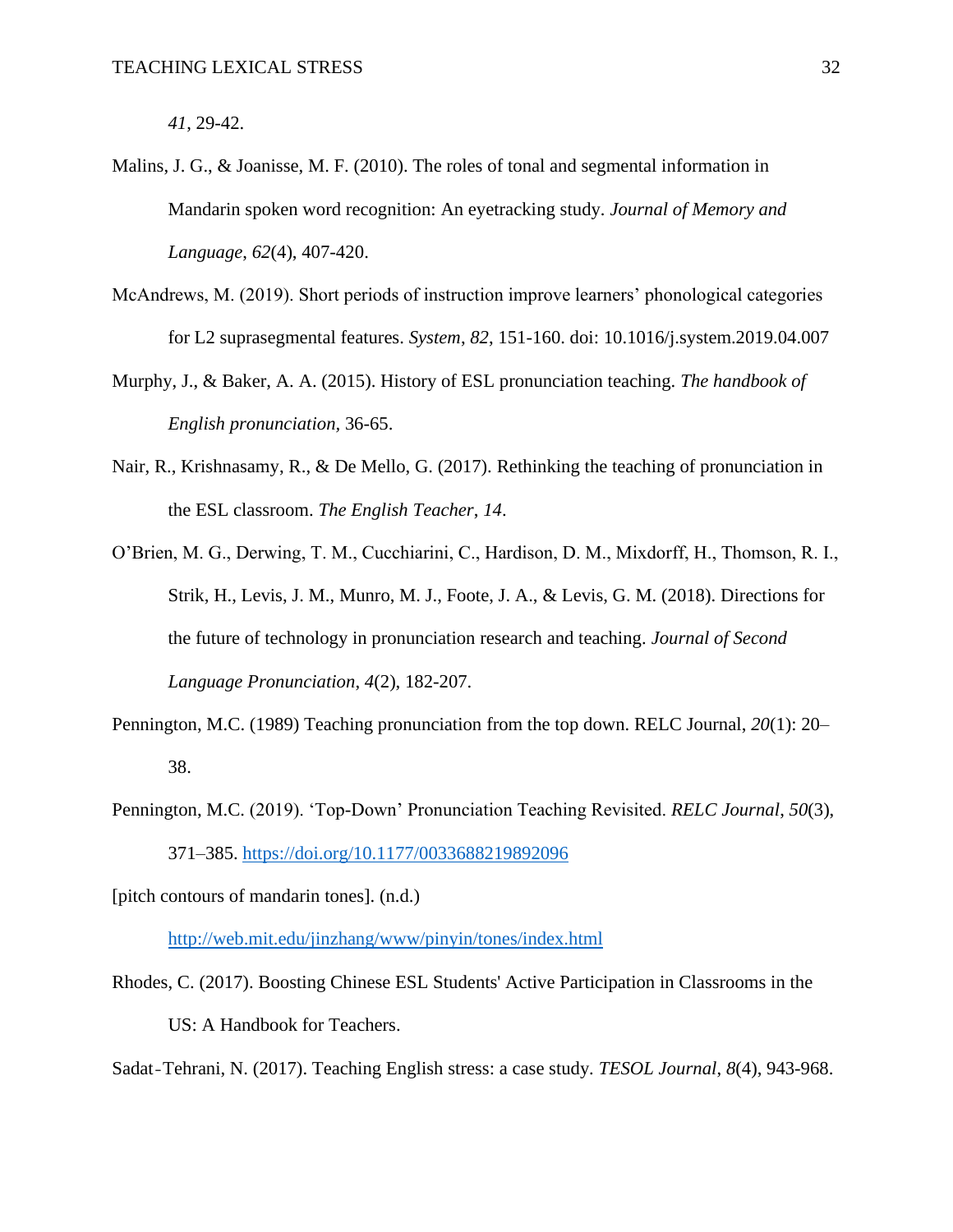- Saito, Y., & Saito, K. (2017). Differential effects of instruction on the development of second language comprehensibility, word stress, rhythm, and intonation: The case of inexperienced Japanese EFL learners. *Language Teaching Research*, *21*(5), 589-608.
- Smotrova, T. (2017). Making pronunciation visible: Gesture in teaching pronunciation. *TESOL Quarterly*, 51(1), 59-89. doi:10.1002/tesq.276
- Tarone, E., & Meyers, C. (2018). The Mirroring Project: Improving suprasegmentals and intelligibility in ESL presentations. In *Speaking in a second language* (pp. 197-223). John Benjamins.
- Thiessen, E. D., & Saffran, J. R. (2003). When cues collide: Use of stress and statistical cues to word boundaries by 7- to 9-month-old infants. *Developmental Psychology*, *39*, 706–716.
- Wu, Y. (2019). Review of Chinese English Learners' Prosodic Acquisition. *English Language Teaching*, *12*(8), 89-94.
- Yang, B. (2015). *Perception and production of mandarin tones by native speakers and L2 learners* (2015th ed.). Heidelberg [Germany]: Springer. doi:10.1007/978-3-662-44645-4
- Ye, Y., & Connine, C. M. (1999). Processing spoken Chinese: The role of tone information. *Language and Cognitive Processes*, *14*(5-6), 609-630.
- Yu, V. Y., & Andruski, J. E. (2010). A cross-language study of perception of lexical stress in english. *Journal of Psycholinguistic Research*, *39*(4), 323-44. doi:http://dx.doi.org/10.1007/s10936-009-9142-2
- Yu, V. Y., & Andruski, J. E. (2011). The effect of language experience on perception of stress typicality in English nouns and verbs. *The Mental Lexicon*, *6*(2), 275-301.
- Zhang, Y., Nissen, S. L., & Francis, A. L. (2008). Acoustic characteristics of English lexical stress produced by native Mandarin speakers. *The Journal of the Acoustical Society of*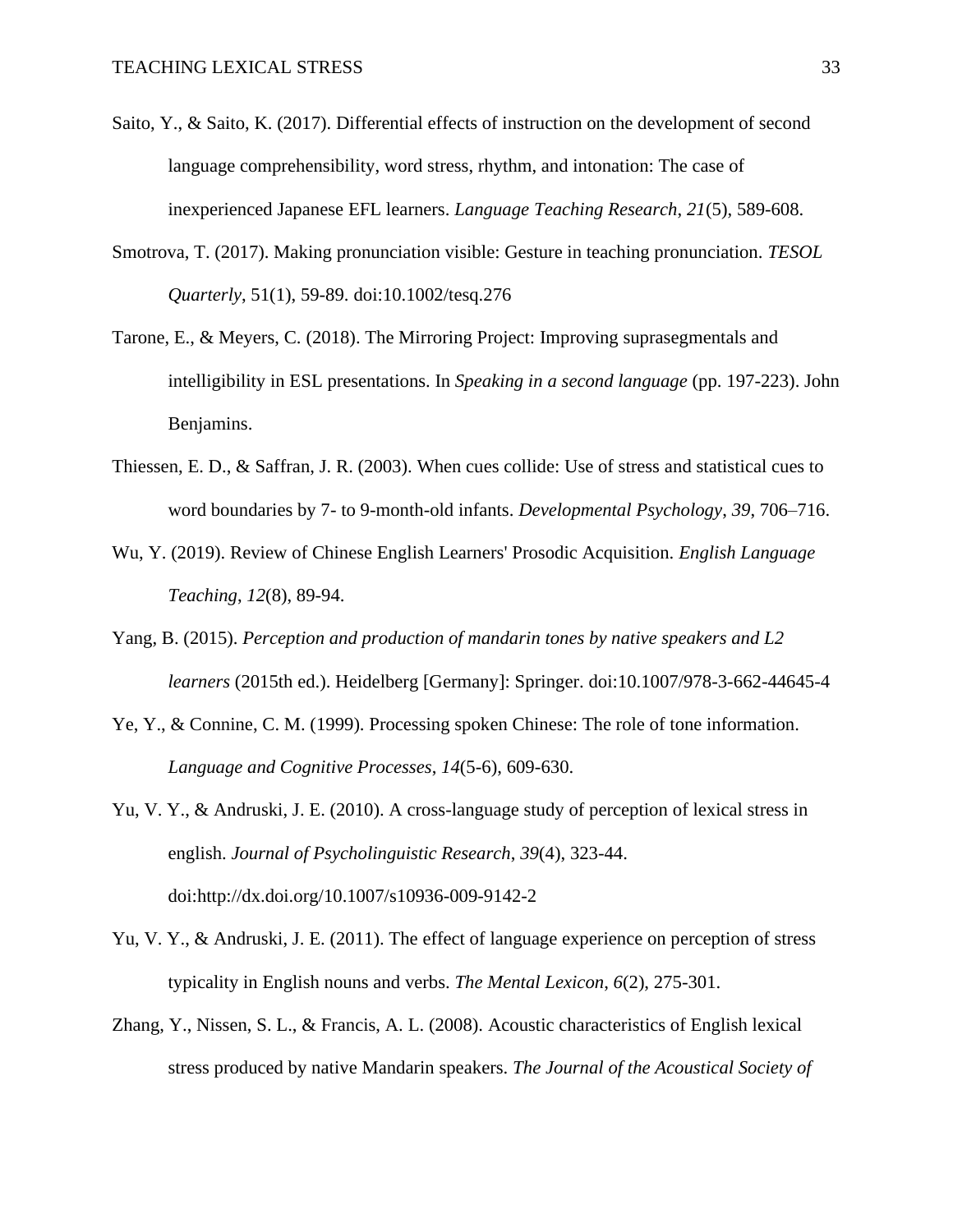*America*, *123*(6), 4498-4513.

Zhang, Y., & Francis, A. (2010). The weighting of vowel quality in native and non-native listeners' perception of English lexical stress. *Journal of Phonetics*, *38*(2), 260-271.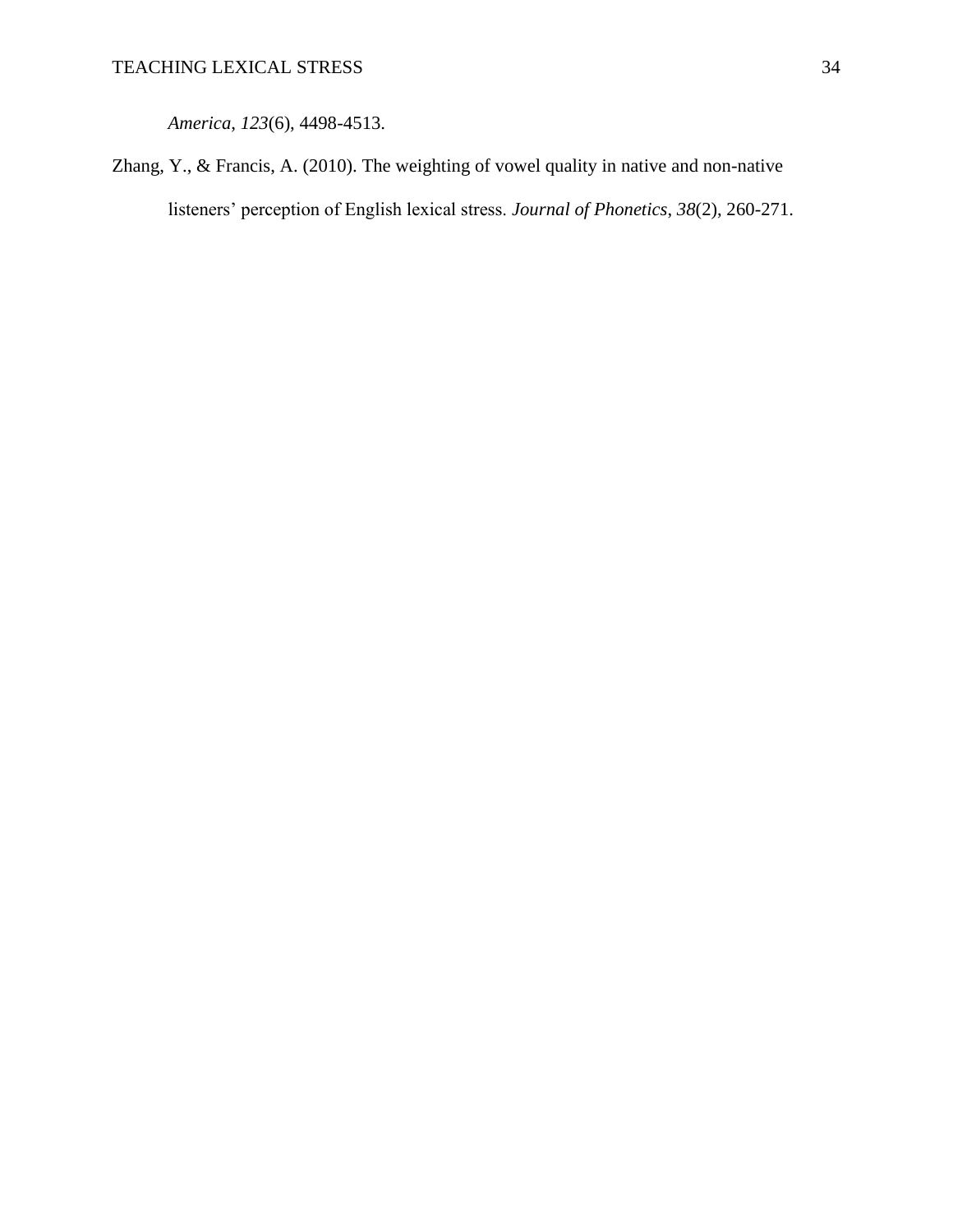# **Appendix A**

The following appendix provides some specific, effective activities and methods for teaching stress.

## **Stress Placement: PPP (Present, Practice, Produce)**

This method combines some elements of task-based communicative learning with teaching explicit stress rules (Sadat-Tehrani, 2017). The initial stage of his proposed model begins with an introduction of one or more of sixteen stress rules, followed by worksheets where students implement the rules taught. This stage is followed by a communicative portion where students incorporate the rule(s) into sentences that they share with the class. If a teacher desires a more implicit form of instruction, such an activity can occur in the post-task stage of a TBLT lesson.

### **Task-Based Language Teaching (TBLT)**

This method involves three stages: a pre-task, task, and post-task (Saito & Saito, 2017). The pre-task introduces the target structure (lexical stress) through an activity that draws students' attention to the target form. The main task is a practical activity (any variety of realworld tasks, such as grocery shopping, interviewing for a job, etc.) assessed in terms of a nonlinguistic outcome. This main task will however involve stress practice through the patterns of the vocabulary the students will need to use to meet the desired outcome. The post-task is an activity that reflects on the main task and allows students to analyze the specific stress patterns on their own.

### **Auditory Priming**

The teacher provides students with a task-based activity (any variety of real-world tasks) embedded with a specific stress pattern. The task will consistently and frequently have the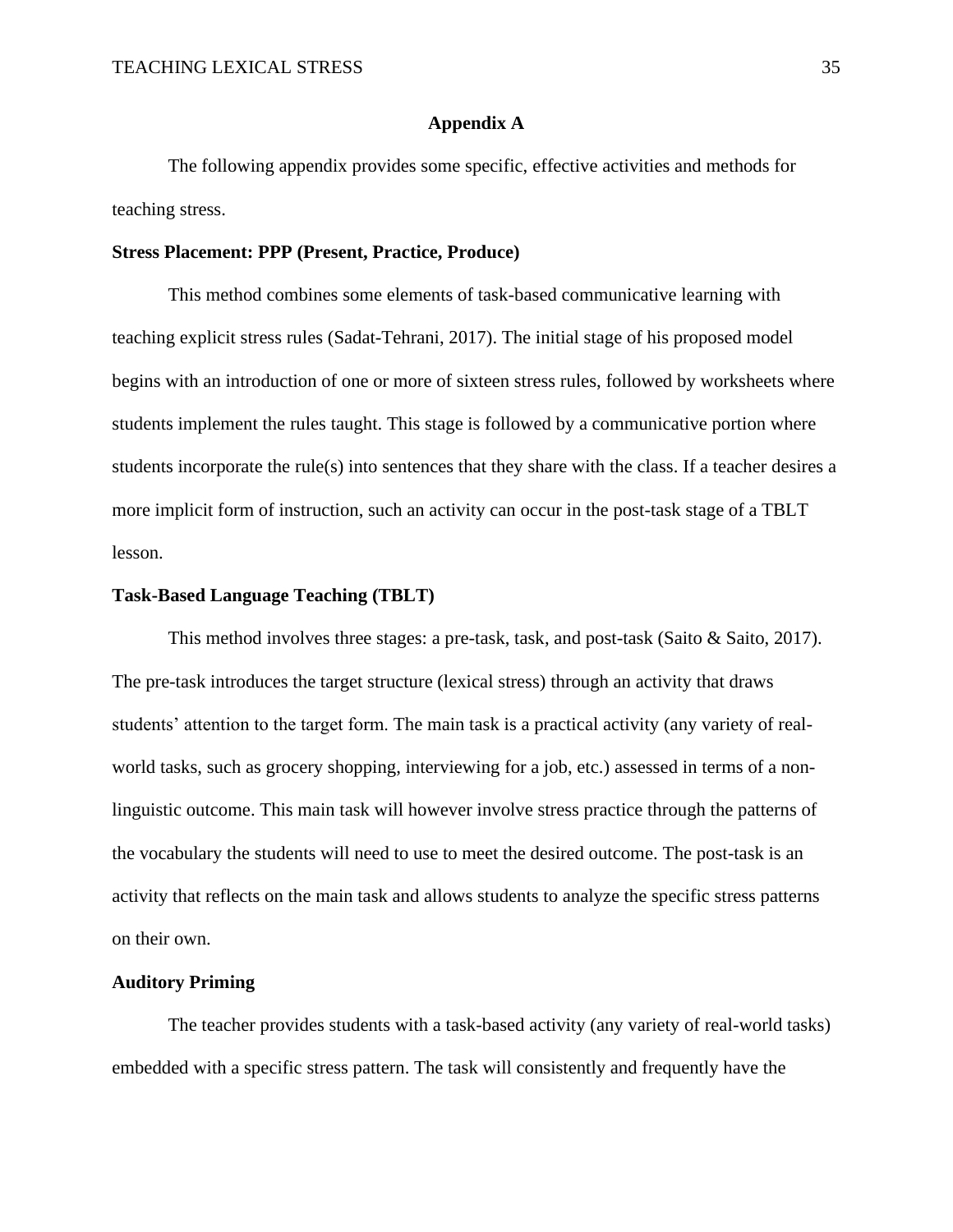teacher and students repeating this particular pattern, without the students yet knowing this is the target structure. The students then use that prior exposure to stress to implement these stress patterns in a response activity which can include some metalinguistic information (Jung, et. al, 2017).

# **The Mirroring Project**

"The Mirroring Project" refers to a role-playing form of stress imitation. ELLs would mirror the speech and gestures of a native speaker (such as a celebrity or YouTuber) of their choice to practice prosody. The learners are supposed to take on the role of the speaker and perform their speech and even gestures dramatically, practicing not only lexical stress but a holistic array of prosodic features (Tarone & Meyers, 2011).

### **Gesture-Based Stress Teaching**

Various gestures can be incorporated to draw students' attention to stressed syllables. Each of these gestures involve the teacher modeling the behavior for the students to repeat and imitate afterwards. The teacher can place a hand beneath the chin at each stressed syllable to emphasize the lowering of the jaw (Smotrova, 2017). Another example involves the use of the entire body, in which the teacher straightens the body and raises the head in order to emphasize a specific syllable, and maintains the body in a slumped position during unstressed (Smotrova, 2017). Such "whole body" gestures can be accompanied by widened eyes, raised eyebrows, or emphasized pitch. These gestures are designed to be intentional and not simply exaggerated forms of the gestures of standard speech (Smotrova, 2017).

# **Jazz Chants**

Jazz Chants are rhythmic poems or chants meant for teaching prosodic patterns. Teachers can design specific Jazz Chants to target certain stress patterns as an attention-enhancing activity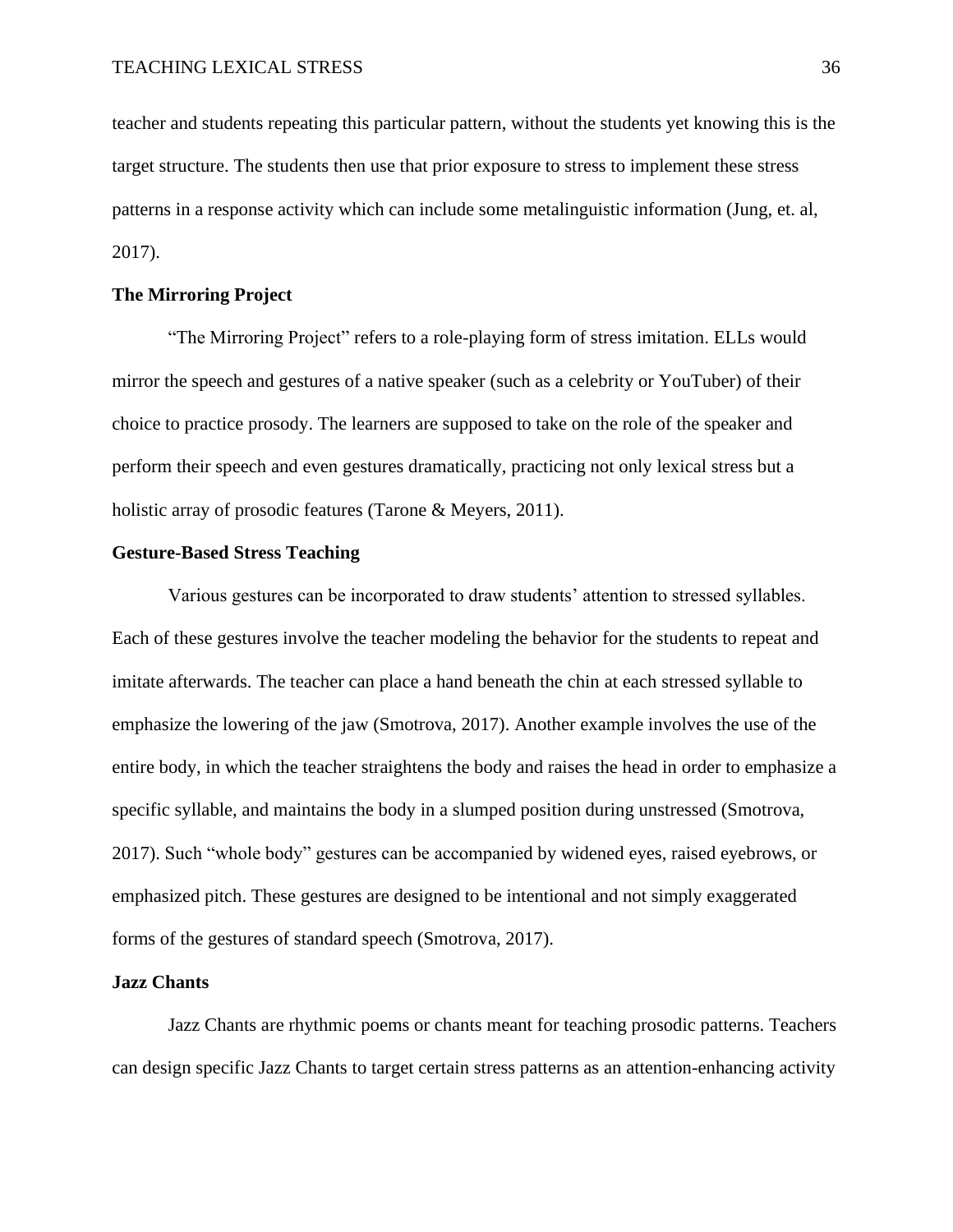(Graham, 1978). These can be incorporated with Smotrova's (2017) kinesthetic stress activities.

### **ASR Implementation**

Teachers can utilize voice recording programs to integrate lexical stress into independent practice for students. Students can record either specific words or whole phrases and play them back to compare their production with the production of the teacher or a native speaker's recording. This provides a form of automated feedback for the student and gives them the opportunity to audibly record their progress.

### **Appendix B**

This appendix lists examples of different forms of feedback that can be given to students who make errors in lexical stress.

### **Clarification Requests**

Students may misplace stress so differently that it may sound incomprehensible.

Clarification requests are useful in such situations. For example, if the student says,

*"Obligatión"* the teacher can reply by saying, "Excuse me?" or "Can you repeat that?" Once the word is comprehensible, the teacher can use one of the following methods.

# **Elicitation**

Elicitation provides hints to direct students toward the correct reply. These can employ patterns that the students are currently studying. For example, if the student says, "I am very *cóntent.*" the teacher can reply with, "If you are describing yourself, then it is an adjective, so you are very…"

### **Recast**

A recast simply offers the correct form repeated to the student. This form is better when the teacher is sure that the student has uttered a simple mistake rather than an error of